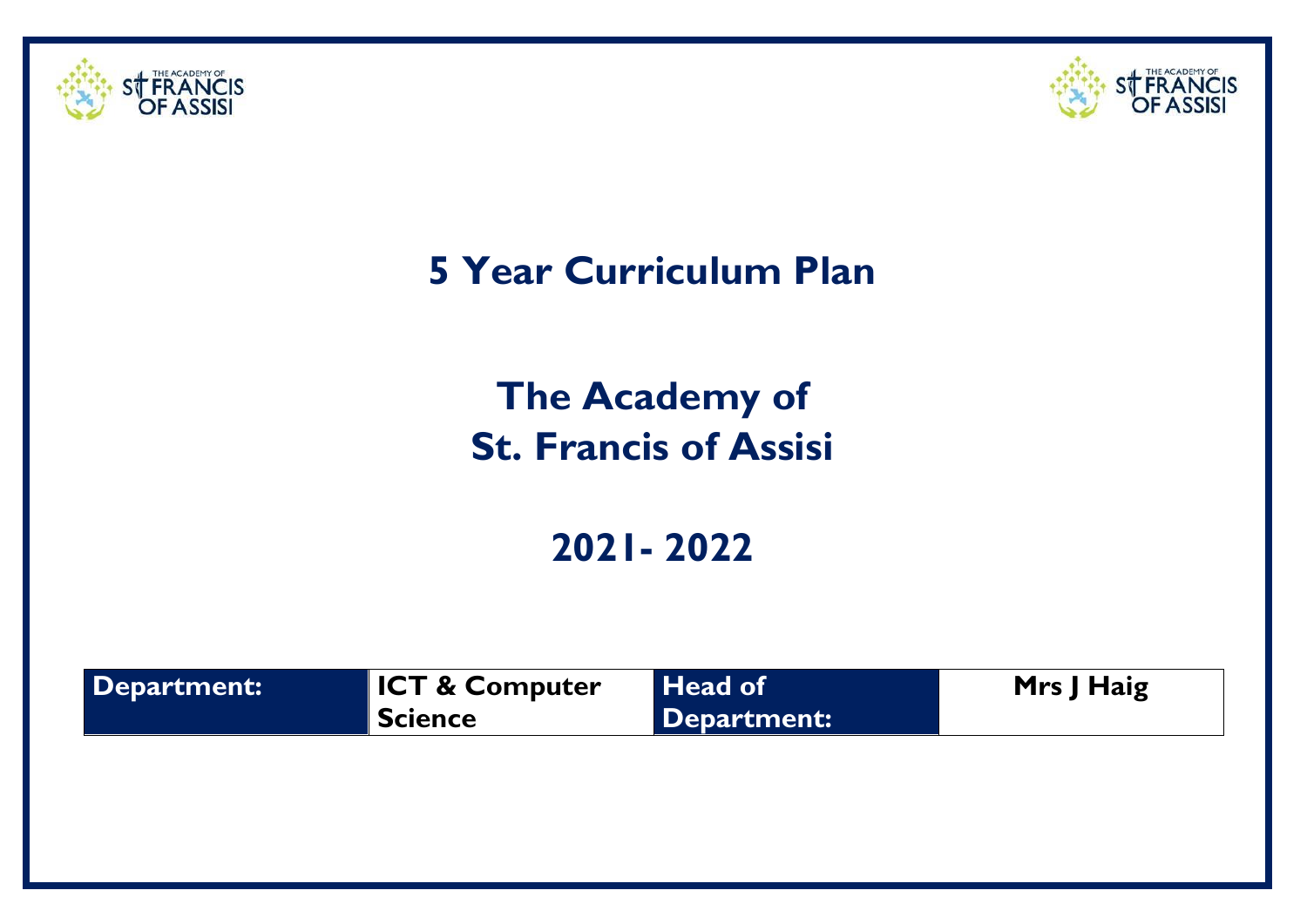#### **Department Vision & Curriculum Intent**

### **Department Vision**

To inspire and equip students with the skills and knowledge they need to move forward in the digital world.

### **Curriculum Intent**

Our intention of the ICT and Computer Science curriculum is to allow students to develop their love of practical computing by collaborating, planning, analysing and solving problems, guiding them to be e-confident. The curriculum will give students opportunities to use different pieces of industry used software to enhance their digital skills and become confident users of technology where skills can be transferred into other areas of life.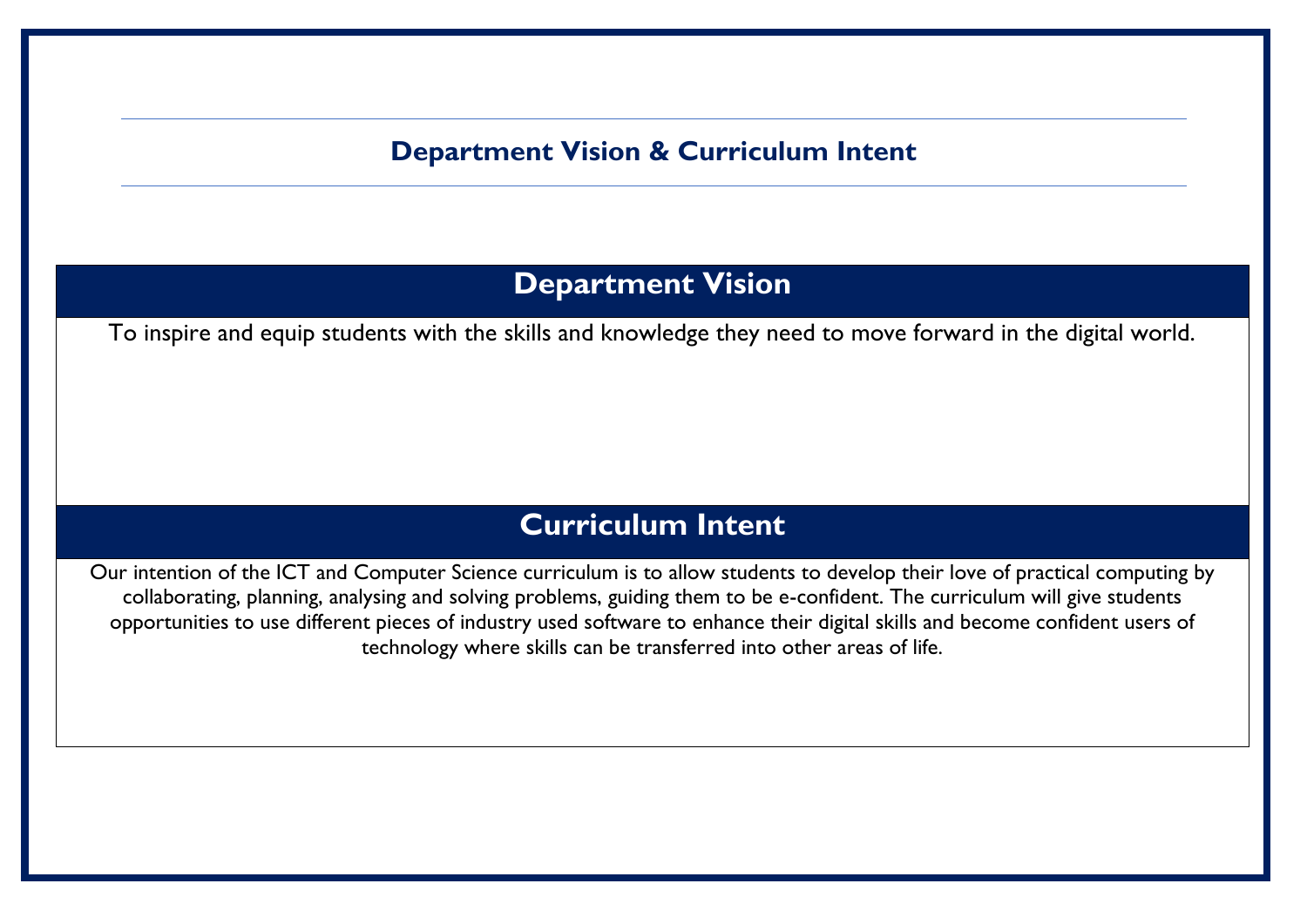|                                           | Unit 1                                                                                                                                                                                                                                                                                                                                                                                                                                                                                                                                                                  |                                                                                      |                                                                                                                        |                                                                                                                                                                                                                                                                                                                                                                                                                                                                                                                                                                                                                                                                                                      | Unit 2                                 |                                                                                                                                                                                                                                                                                                                                                                                                                                                                                                                                                                                                                                                                                                                                                                                                                  |                                                                                            | Unit 3                                                                                                                                          |                                                                                                                                                |                                                                                                                                                                                                                                                                                                                                                                                                                 | Unit 4                                                                               |                                                                                    |
|-------------------------------------------|-------------------------------------------------------------------------------------------------------------------------------------------------------------------------------------------------------------------------------------------------------------------------------------------------------------------------------------------------------------------------------------------------------------------------------------------------------------------------------------------------------------------------------------------------------------------------|--------------------------------------------------------------------------------------|------------------------------------------------------------------------------------------------------------------------|------------------------------------------------------------------------------------------------------------------------------------------------------------------------------------------------------------------------------------------------------------------------------------------------------------------------------------------------------------------------------------------------------------------------------------------------------------------------------------------------------------------------------------------------------------------------------------------------------------------------------------------------------------------------------------------------------|----------------------------------------|------------------------------------------------------------------------------------------------------------------------------------------------------------------------------------------------------------------------------------------------------------------------------------------------------------------------------------------------------------------------------------------------------------------------------------------------------------------------------------------------------------------------------------------------------------------------------------------------------------------------------------------------------------------------------------------------------------------------------------------------------------------------------------------------------------------|--------------------------------------------------------------------------------------------|-------------------------------------------------------------------------------------------------------------------------------------------------|------------------------------------------------------------------------------------------------------------------------------------------------|-----------------------------------------------------------------------------------------------------------------------------------------------------------------------------------------------------------------------------------------------------------------------------------------------------------------------------------------------------------------------------------------------------------------|--------------------------------------------------------------------------------------|------------------------------------------------------------------------------------|
|                                           | <b>Topic</b>                                                                                                                                                                                                                                                                                                                                                                                                                                                                                                                                                            | <b>Key Stage 2</b><br><b>Link</b>                                                    | <b>National</b><br><b>Curriculum</b><br><b>Link</b>                                                                    | <b>Topic</b>                                                                                                                                                                                                                                                                                                                                                                                                                                                                                                                                                                                                                                                                                         | <b>Key Stage 2</b><br><b>Link</b>      | <b>National</b><br><b>Curriculum</b><br><b>Link</b>                                                                                                                                                                                                                                                                                                                                                                                                                                                                                                                                                                                                                                                                                                                                                              | Topic                                                                                      | <b>Key Stage 2</b><br><b>Link</b>                                                                                                               | <b>National</b><br><b>Curriculum</b><br><b>Link</b>                                                                                            | <b>Topic</b>                                                                                                                                                                                                                                                                                                                                                                                                    | <b>Key Stage 2</b><br>Link                                                           | <b>National</b><br><b>Curriculum</b><br><b>Link</b>                                |
| Year                                      | <b>Basic Computer</b><br>Skills/Multimedia<br>Project                                                                                                                                                                                                                                                                                                                                                                                                                                                                                                                   | Select, use<br>and combine<br>a variety of<br>software to<br>achieve a<br>given goal | Undertake<br>creative<br>projects that<br>involve<br>selecting,<br>using, and<br>combining<br>multiple<br>applications | Hardware,<br>Software &<br>Networks                                                                                                                                                                                                                                                                                                                                                                                                                                                                                                                                                                                                                                                                  | Understand<br>computer<br>networks     | Understand<br>how<br>instructions<br>are stored and<br>executed<br>within a<br>computer<br>system/<br>understand<br>the hardware<br>and software<br>components<br>that make up<br>computer<br>systems                                                                                                                                                                                                                                                                                                                                                                                                                                                                                                                                                                                                            | Algorithms &<br>Programming<br>Programming<br>Language:<br>Microsoft<br><b>Small Basic</b> | Use sequence,<br>selection &<br>iteration/<br>work with<br>variables/use<br>logical reason<br>to solve<br>simple<br>algorithms                  | Use 2 or more<br>programming<br>languages, at<br>least one of<br>which is<br>textual, to<br>solve a variety<br>of<br>computational<br>problems | Data<br>Modelling                                                                                                                                                                                                                                                                                                                                                                                               | Select, use<br>and combine<br>a variety of<br>software to<br>achieve a<br>given goal | Develop and<br>apply their<br>analytic,<br>problem<br>solving and<br>design skills |
| <b>Rationale:</b>                         | In previous years, Year 7 pupils have started ASFA<br>without the basic computer skills they need to access<br>the curriculum planned for their year. This can be for a<br>variety of reasons including; pupils not having access to<br>computers, primary schools using touch screen devices<br>and applications. By teaching them basic computer<br>skills and showing them how to use common software<br>such as PowerPoint, Word & Publisher, pupils can use<br>these skills in other subjects and it will enable them to<br>access the rest of the ICT curriculum. |                                                                                      |                                                                                                                        | Pupils need to be able to understand the physical<br>components that make up a computer and the<br>software that runs to allow them to use the<br>computer. Pupils will learn the names and<br>functions of the hardware that make up a<br>computer as well as be able to understand what<br>software is and be able to identify different pieces<br>of software and what they are used for. In<br>addition, they need to be able to understand the<br>basic concepts of how computers can connect to a<br>network and share data. As part of this topic,<br>pupils will cover; different types of network (LAN<br>and WAN) basic network topologies and hardware<br>needed to connect to a network. |                                        | According to the KS2 Programme of Study, pupils<br>should start Year 7 with basic knowledge of<br>sequence, selection, iteration and variable<br>however in previous years, this has not been the<br>case. Pupils will start by learning the keywords and<br>being able to identify where they are being used in<br>pre-written programs. They will be learning<br>Microsoft Small Basic which is a text-based<br>programming language which has 15 keywords and<br>uses predictive text so it's accessible to EAL pupils<br>and helps them build their coding skills. Once<br>pupils understand the programming concepts<br>(sequence, selection and iteration), they will them<br>embed them into code when they are writing<br>programs to demonstrate their understanding and<br>to develop their knowledge. |                                                                                            |                                                                                                                                                 | MAX, AVERAGE, IF.                                                                                                                              | Within this unit of work, pupils will build the skills<br>to be able to complete simple tasks that will allow<br>them to manipulate and represent data in<br>different ways. This is using a piece of software<br>that they can use across other subjects, for<br>example, in science, creating graphs for an<br>experiment. They will also learn and understand<br>how to do simple formulas such as SUM, MIN, |                                                                                      |                                                                                    |
| <b>Key Stage 4</b><br>Link:               | BTEC Digital Information Technology - Unit 1, Learning<br>Aim B - Creating a User Interface                                                                                                                                                                                                                                                                                                                                                                                                                                                                             |                                                                                      |                                                                                                                        | <b>Computer Systems</b>                                                                                                                                                                                                                                                                                                                                                                                                                                                                                                                                                                                                                                                                              | GCSE Computer Science - Component 01 - |                                                                                                                                                                                                                                                                                                                                                                                                                                                                                                                                                                                                                                                                                                                                                                                                                  | Programming                                                                                | GCSE Computer Science - Component 02 -<br>Algorithms, Computational Thinking and                                                                |                                                                                                                                                | <b>Representing Data</b>                                                                                                                                                                                                                                                                                                                                                                                        | BTEC Digital Information Technology - Unit 2                                         |                                                                                    |
| Key<br><b>Concepts &amp;</b><br>Language: | Logging onto the school network, file management,<br>sending emails, keyboard skills/shortcuts, appropriate<br>use of software (Microsoft Work, PowerPoint and<br>Publisher)                                                                                                                                                                                                                                                                                                                                                                                            |                                                                                      |                                                                                                                        | Input and output, peripherals needed to connect<br>to a computer, types of software, appropriate<br>uses of software, networks, how networks are<br>connected together, different types of network,<br>network hardware                                                                                                                                                                                                                                                                                                                                                                                                                                                                              |                                        | Algorithms (flow charts and pseudocode),<br>programming fundamentals: sequence, selection,<br>iteration, programming skills in Microsoft Small<br>Basic, variables, inputting and outputting data                                                                                                                                                                                                                                                                                                                                                                                                                                                                                                                                                                                                                |                                                                                            | Microsoft Excel skills, basic formulas (SUM, MIN,<br>MAX, AVERAGE), creating basic graphs such as bar<br>charts or pie charts, cell referencing |                                                                                                                                                |                                                                                                                                                                                                                                                                                                                                                                                                                 |                                                                                      |                                                                                    |
| <b>Culture</b><br>Capital:                | ICT Technician - demonstration of building a computer, KS3 Robotics Club, cross curricular with History - Black History Month - PowerPoint project                                                                                                                                                                                                                                                                                                                                                                                                                      |                                                                                      |                                                                                                                        |                                                                                                                                                                                                                                                                                                                                                                                                                                                                                                                                                                                                                                                                                                      |                                        |                                                                                                                                                                                                                                                                                                                                                                                                                                                                                                                                                                                                                                                                                                                                                                                                                  |                                                                                            |                                                                                                                                                 |                                                                                                                                                |                                                                                                                                                                                                                                                                                                                                                                                                                 |                                                                                      |                                                                                    |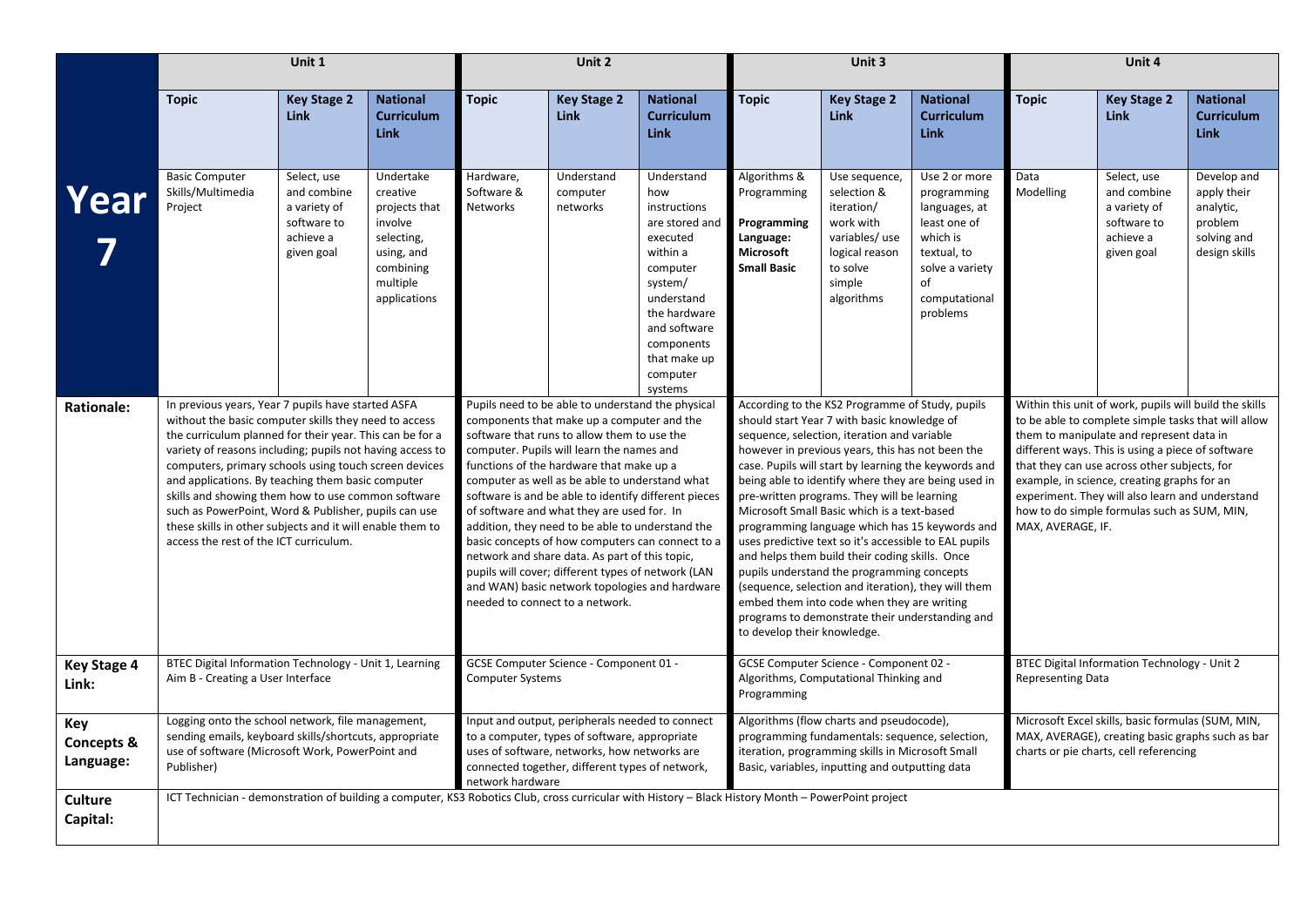| Year                                               | Unit 1                                                                                                                                                                                                                                                                                                                                                                                                                                                                                                                                                            |                                                        |                                                           |                                                                                                                                                                                                                                                                                                                                                                                                                                                                                                                                                                                                                             | Unit 2                                                       |                                                         |                                                                                                                                                                                                                                                                                                                                                                                                                                                                                                                                                                                                                                                                                                                                         | Unit 3                                                                                                                                                                                         |                                                      |
|----------------------------------------------------|-------------------------------------------------------------------------------------------------------------------------------------------------------------------------------------------------------------------------------------------------------------------------------------------------------------------------------------------------------------------------------------------------------------------------------------------------------------------------------------------------------------------------------------------------------------------|--------------------------------------------------------|-----------------------------------------------------------|-----------------------------------------------------------------------------------------------------------------------------------------------------------------------------------------------------------------------------------------------------------------------------------------------------------------------------------------------------------------------------------------------------------------------------------------------------------------------------------------------------------------------------------------------------------------------------------------------------------------------------|--------------------------------------------------------------|---------------------------------------------------------|-----------------------------------------------------------------------------------------------------------------------------------------------------------------------------------------------------------------------------------------------------------------------------------------------------------------------------------------------------------------------------------------------------------------------------------------------------------------------------------------------------------------------------------------------------------------------------------------------------------------------------------------------------------------------------------------------------------------------------------------|------------------------------------------------------------------------------------------------------------------------------------------------------------------------------------------------|------------------------------------------------------|
|                                                    | <b>Topic</b>                                                                                                                                                                                                                                                                                                                                                                                                                                                                                                                                                      | <b>Key Stage 2 Link</b>                                | <b>National</b><br><b>Curriculum Link</b>                 | <b>Topic</b>                                                                                                                                                                                                                                                                                                                                                                                                                                                                                                                                                                                                                | <b>Key Stage 2 Link</b>                                      | <b>National</b>                                         | <b>Topic</b>                                                                                                                                                                                                                                                                                                                                                                                                                                                                                                                                                                                                                                                                                                                            | <b>Key Stage 2 Link</b>                                                                                                                                                                        | <b>National</b>                                      |
|                                                    |                                                                                                                                                                                                                                                                                                                                                                                                                                                                                                                                                                   |                                                        |                                                           |                                                                                                                                                                                                                                                                                                                                                                                                                                                                                                                                                                                                                             |                                                              | <b>Curriculum Link</b>                                  |                                                                                                                                                                                                                                                                                                                                                                                                                                                                                                                                                                                                                                                                                                                                         |                                                                                                                                                                                                | <b>Curriculum Link</b>                               |
| <b>Nurture Group</b>                               | <b>Basic Computer</b><br>Skills/Multimedia Project                                                                                                                                                                                                                                                                                                                                                                                                                                                                                                                | Select, use and<br>combine a variety<br>of software to | Undertake creative<br>projects that<br>involve selecting, | Hardware,<br>Software &<br>Networks                                                                                                                                                                                                                                                                                                                                                                                                                                                                                                                                                                                         | Understand<br>computer<br>networks                           | Understand how<br>instructions are<br>stored and        | Algorithms &<br>Programming                                                                                                                                                                                                                                                                                                                                                                                                                                                                                                                                                                                                                                                                                                             | Use sequence,<br>selection &<br>iteration/                                                                                                                                                     | Use 2 or more<br>programming<br>languages, at least  |
| Students in the<br>nurture group<br>will follow a  |                                                                                                                                                                                                                                                                                                                                                                                                                                                                                                                                                                   | achieve a given<br>goal                                | using, and<br>combining multiple<br>applications          |                                                                                                                                                                                                                                                                                                                                                                                                                                                                                                                                                                                                                             |                                                              | executed within a<br>computer system/<br>understand the | Programming<br>Language:<br><b>Microsoft Small</b>                                                                                                                                                                                                                                                                                                                                                                                                                                                                                                                                                                                                                                                                                      | work with<br>variables/ use<br>logical reason to                                                                                                                                               | one of which is<br>textual, to solve a<br>variety of |
| similar<br>curriculum but                          |                                                                                                                                                                                                                                                                                                                                                                                                                                                                                                                                                                   |                                                        |                                                           |                                                                                                                                                                                                                                                                                                                                                                                                                                                                                                                                                                                                                             |                                                              | hardware and<br>software<br>components that             | <b>Basic</b>                                                                                                                                                                                                                                                                                                                                                                                                                                                                                                                                                                                                                                                                                                                            | solve simple<br>algorithms                                                                                                                                                                     | computational<br>problems                            |
| less units so the<br>units they do                 |                                                                                                                                                                                                                                                                                                                                                                                                                                                                                                                                                                   |                                                        |                                                           |                                                                                                                                                                                                                                                                                                                                                                                                                                                                                                                                                                                                                             |                                                              | make up computer<br>systems                             |                                                                                                                                                                                                                                                                                                                                                                                                                                                                                                                                                                                                                                                                                                                                         |                                                                                                                                                                                                |                                                      |
| study can be<br>spread out over<br>a longer period |                                                                                                                                                                                                                                                                                                                                                                                                                                                                                                                                                                   |                                                        |                                                           |                                                                                                                                                                                                                                                                                                                                                                                                                                                                                                                                                                                                                             |                                                              |                                                         |                                                                                                                                                                                                                                                                                                                                                                                                                                                                                                                                                                                                                                                                                                                                         |                                                                                                                                                                                                |                                                      |
| of time to ensure<br>a better                      |                                                                                                                                                                                                                                                                                                                                                                                                                                                                                                                                                                   |                                                        |                                                           |                                                                                                                                                                                                                                                                                                                                                                                                                                                                                                                                                                                                                             |                                                              |                                                         |                                                                                                                                                                                                                                                                                                                                                                                                                                                                                                                                                                                                                                                                                                                                         |                                                                                                                                                                                                |                                                      |
| understanding                                      |                                                                                                                                                                                                                                                                                                                                                                                                                                                                                                                                                                   |                                                        |                                                           |                                                                                                                                                                                                                                                                                                                                                                                                                                                                                                                                                                                                                             | Pupils need to be able to understand the physical components |                                                         |                                                                                                                                                                                                                                                                                                                                                                                                                                                                                                                                                                                                                                                                                                                                         | According to the KS2 Programme of Study, pupils should start                                                                                                                                   |                                                      |
| <b>Rationale:</b>                                  | In previous years, Year 7 pupils have started ASFA without the basic<br>computer skills they need to access the curriculum planned for their<br>year. This can be for a variety of reasons including; pupils not having<br>access to computers, primary schools using touch screen devices and<br>applications. By teaching them basic computer skills and showing them<br>how to use common software such as PowerPoint, Word & Publisher,<br>pupils can use these skills in other subjects and it will enable them to<br>access the rest of the ICT curriculum. |                                                        |                                                           | that make up a computer and the software that runs to allow<br>them to use the computer. Pupils will learn the names and<br>functions of the hardware that make up a computer as well as<br>be able to understand what software is and be able to identify<br>different pieces of software and what they are used for. In<br>addition, they need to be able to understand the basic concepts<br>of how computers can connect to a network and share data. As<br>part of this topic, pupils will cover; different types of network<br>(LAN and WAN) basic network topologies and hardware needed<br>to connect to a network. |                                                              |                                                         | Year 7 with basic knowledge of sequence, selection, iteration and<br>variable however in previous years, this has not been the case.<br>Pupils will start by learning the keywords and being able to<br>identify where they are being used in pre-written programs. They<br>will be learning Microsoft Small Basic which is a text-based<br>programming language which has 15 keywords and uses<br>predictive text so it's accessible to EAL pupils and helps them<br>build their coding skills. Once pupils understand the<br>programming concepts (sequence, selection and iteration), they<br>will them embed them into code when they are writing programs<br>to demonstrate their understanding and to develop their<br>knowledge. |                                                                                                                                                                                                |                                                      |
| <b>Key Stage 4 Link:</b>                           | BTEC Digital Information Technology - Unit 1, Learning Aim B - Creating<br>a User Interface                                                                                                                                                                                                                                                                                                                                                                                                                                                                       |                                                        |                                                           |                                                                                                                                                                                                                                                                                                                                                                                                                                                                                                                                                                                                                             | GCSE Computer Science - Component 01 - Computer Systems      |                                                         | GCSE Computer Science - Component 02 - Algorithms,<br>Computational Thinking and Programming                                                                                                                                                                                                                                                                                                                                                                                                                                                                                                                                                                                                                                            |                                                                                                                                                                                                |                                                      |
| <b>Key Concepts &amp;</b><br>Langauge:             | Logging onto the school network, file management, sending emails,<br>keyboard skills/shortcuts, appropriate use of software (Microsoft Work,<br>PowerPoint and Publisher)                                                                                                                                                                                                                                                                                                                                                                                         |                                                        |                                                           | Input and output, peripherals needed to connect to a computer,<br>types of software, appropriate uses of software, networks, how<br>networks are connected together, different types of network,<br>network hardware                                                                                                                                                                                                                                                                                                                                                                                                        |                                                              |                                                         |                                                                                                                                                                                                                                                                                                                                                                                                                                                                                                                                                                                                                                                                                                                                         | Algorithms (flow charts and pseudocode), programming<br>fundamentals: sequence, selection, iteration, programming skills<br>in Microsoft Small Basic, variables, inputting and outputting data |                                                      |
| <b>Culture Capital:</b>                            | ICT Technician - demonstration of building a computer, KS3 Robotics Club, cross curricular with History - Black History Month - PowerPoint project                                                                                                                                                                                                                                                                                                                                                                                                                |                                                        |                                                           |                                                                                                                                                                                                                                                                                                                                                                                                                                                                                                                                                                                                                             |                                                              |                                                         |                                                                                                                                                                                                                                                                                                                                                                                                                                                                                                                                                                                                                                                                                                                                         |                                                                                                                                                                                                |                                                      |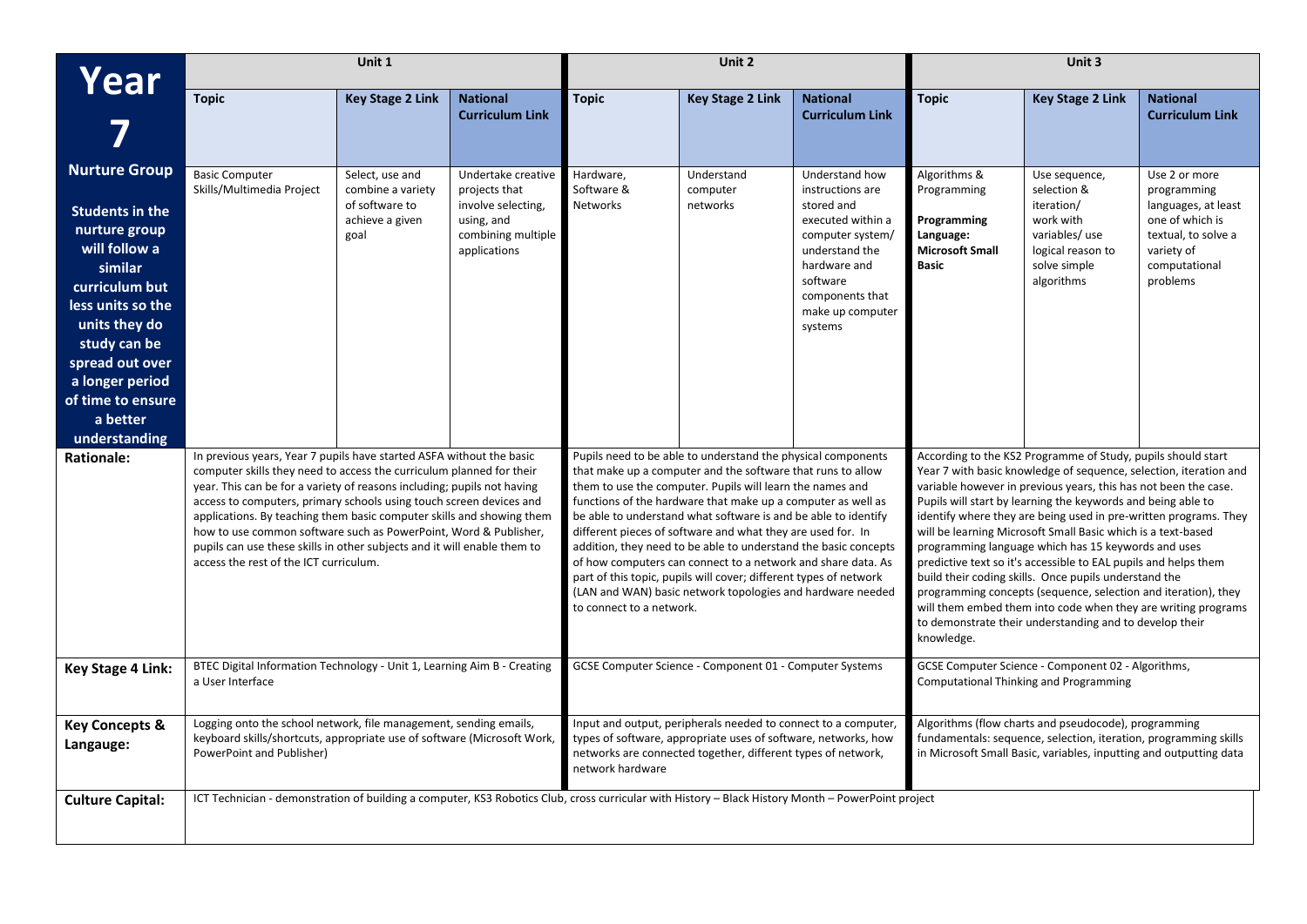|                                           | Unit 1                                                                                                                                                                                                                                                                                                                                                                                                                                                                                                                                                                                                                                                                |                                                                                                                                    |                                                                                                                                                 | Unit 2                                                                                                                                                                                                                                                                                                                                                                                                                                                                                                             |                                                                                                                                             |                                                                                                                                                                                                                                                                                                                                                                                                                                                                                                                                                        | Unit 3                                                                                                                                          |                                                                                 | Unit 4                                                                                                                                                                                                                                                                                                                                                                                                                                                |                                   |                                   |                                                                                                                                                                                                                                               |
|-------------------------------------------|-----------------------------------------------------------------------------------------------------------------------------------------------------------------------------------------------------------------------------------------------------------------------------------------------------------------------------------------------------------------------------------------------------------------------------------------------------------------------------------------------------------------------------------------------------------------------------------------------------------------------------------------------------------------------|------------------------------------------------------------------------------------------------------------------------------------|-------------------------------------------------------------------------------------------------------------------------------------------------|--------------------------------------------------------------------------------------------------------------------------------------------------------------------------------------------------------------------------------------------------------------------------------------------------------------------------------------------------------------------------------------------------------------------------------------------------------------------------------------------------------------------|---------------------------------------------------------------------------------------------------------------------------------------------|--------------------------------------------------------------------------------------------------------------------------------------------------------------------------------------------------------------------------------------------------------------------------------------------------------------------------------------------------------------------------------------------------------------------------------------------------------------------------------------------------------------------------------------------------------|-------------------------------------------------------------------------------------------------------------------------------------------------|---------------------------------------------------------------------------------|-------------------------------------------------------------------------------------------------------------------------------------------------------------------------------------------------------------------------------------------------------------------------------------------------------------------------------------------------------------------------------------------------------------------------------------------------------|-----------------------------------|-----------------------------------|-----------------------------------------------------------------------------------------------------------------------------------------------------------------------------------------------------------------------------------------------|
|                                           | <b>Topic</b>                                                                                                                                                                                                                                                                                                                                                                                                                                                                                                                                                                                                                                                          | <b>Key Stage 2</b><br><b>Link</b>                                                                                                  | <b>National</b><br><b>Curriculum</b><br><b>Link</b>                                                                                             | <b>Topic</b>                                                                                                                                                                                                                                                                                                                                                                                                                                                                                                       | <b>Key Stage 2</b><br><b>Link</b>                                                                                                           | <b>National</b><br><b>Curriculum</b><br>Link                                                                                                                                                                                                                                                                                                                                                                                                                                                                                                           | <b>Topic</b>                                                                                                                                    | <b>Key Stage 2</b><br><b>Link</b>                                               | <b>National</b><br><b>Curriculum</b><br><b>Link</b>                                                                                                                                                                                                                                                                                                                                                                                                   | <b>Topic</b>                      | <b>Key Stage 2</b><br><b>Link</b> | <b>National</b><br><b>Curriculum</b><br><b>Link</b>                                                                                                                                                                                           |
| Year                                      | <b>REVISIT:</b><br>Algorithms &<br>Programming<br>Programming<br>Language:<br>Python<br>Programming                                                                                                                                                                                                                                                                                                                                                                                                                                                                                                                                                                   | Use<br>sequence,<br>selection &<br>iteration/<br>work with<br>variables/ use<br>logical reason<br>to solve<br>simple<br>algorithms | Use 2 or more<br>programming<br>languages, at<br>least one of<br>which is<br>textual, to<br>solve a variety<br>of<br>computational<br>problems  | Data<br>Modelling                                                                                                                                                                                                                                                                                                                                                                                                                                                                                                  | Select, use<br>and combine<br>a variety of<br>software to<br>achieve a<br>given goal                                                        | Develop and<br>apply their<br>analytic,<br>problem<br>solving and<br>design skills                                                                                                                                                                                                                                                                                                                                                                                                                                                                     | Multimedia<br>Project                                                                                                                           | Recognise<br>common uses<br>of<br>information<br>technology<br>beyond<br>school | Create, reuse,<br>revise and<br>repurpose<br>digital artefacts<br>for a given<br>audience, with<br>attention to<br>trustworthiness,<br>design and<br>usability                                                                                                                                                                                                                                                                                        | Data<br>Representation<br>& Logic | Understand<br>logic               | Understand<br>simple Boolean<br>logic/<br>understand<br>how numbers<br>can be<br>represented in<br>binary, and be<br>able to carry<br>out simple<br>operations on<br>binary numbers<br>Within this unit of work, pupils will build the skills |
| <b>Rationale:</b>                         | This unit of work builds on the Year 7 programming<br>unit however, this time, they learn a second text-<br>based programming language, Python which is used in<br>industry. As well as learning to code in a new<br>programming language, they will revisit the 3<br>programming constructs from Year 7 and implement<br>them into their code. They will build upon their<br>knowledge of the programming concepts and use<br>more advanced ways of implementing them into their<br>code such as using nested IF statements. They will also<br>learn how to use more than one programming concept<br>within one program such as selection and iteration<br>together. |                                                                                                                                    |                                                                                                                                                 | Within this unit of work, pupils will build the<br>skills to be able to complete simple tasks that<br>will allow them to manipulate and represent<br>data in different ways. This is using a piece of<br>software that they can use across other<br>subjects, for example, in science, creating<br>graphs for an experiment. They will also learn<br>and understand how to do simple formulas<br>such as SUM, MIN, MAX, AVERAGE, IF which<br>not only links to Unit 2 but also cross curricular<br>in mathematics. |                                                                                                                                             | To give pupils exposure to ICT modules as well as<br>Computer Science modules, they will complete a<br>multimedia project which allows them to<br>demonstrate their creative and technology skills.<br>Pupils are given a scenario and are taught different<br>skills on different, more advanced pieces of<br>software which will enable them to complete the<br>project. Pupils will create a brochure which will<br>include hyperlinks and navigation bars as well as<br>producing a basic animation that will also be placed<br>on their brochure. |                                                                                                                                                 |                                                                                 | to be able to complete simple tasks that will<br>allow them to manipulate and represent data in<br>different ways. This is using a piece of software<br>that they can use across other subjects, for<br>example, in science, creating graphs for an<br>experiment. They will also learn and understand<br>how to do simple formulas such as SUM, MIN,<br>MAX, AVERAGE, IF which not only links to Unit 2<br>but also cross curricular in mathematics. |                                   |                                   |                                                                                                                                                                                                                                               |
| <b>Key Stage 4</b><br>Link:               | GCSE Computer Science - Component 02 - Algorithms,<br>Computational Thinking and Programming                                                                                                                                                                                                                                                                                                                                                                                                                                                                                                                                                                          |                                                                                                                                    |                                                                                                                                                 | BTEC Digital Information Technology - Unit 2<br><b>Representing Data</b>                                                                                                                                                                                                                                                                                                                                                                                                                                           |                                                                                                                                             | Creative iMedia                                                                                                                                                                                                                                                                                                                                                                                                                                                                                                                                        | BTEC Digital Information Technology - Unit 1                                                                                                    |                                                                                 | BTEC Digital Information Technology - Unit 2<br><b>Representing Data</b>                                                                                                                                                                                                                                                                                                                                                                              |                                   |                                   |                                                                                                                                                                                                                                               |
| Key<br><b>Concepts &amp;</b><br>Langauge: | Algorithms (flow charts and pseudocode), programming<br>fundamentals: sequence, selection, iteration, programming<br>skills in Python, variables, inputting and outputting data,<br>complex selection (nested IF statements), adding more than<br>one concept into a program (e.g. selection & iteration)                                                                                                                                                                                                                                                                                                                                                             |                                                                                                                                    | Microsoft Excel skills, basic formulas (SUM, MIN,<br>MAX, AVERAGE), creating basic graphs such as bar<br>charts or pie charts, cell referencing |                                                                                                                                                                                                                                                                                                                                                                                                                                                                                                                    | What is multimedia, target audience, purpose, colour<br>scheme, mood boards, hyperlinks, navigation bars, master<br>page, PowerPoint skills |                                                                                                                                                                                                                                                                                                                                                                                                                                                                                                                                                        | Microsoft Excel skills, basic formulas (SUM, MIN,<br>MAX, AVERAGE), creating basic graphs such as bar<br>charts or pie charts, cell referencing |                                                                                 |                                                                                                                                                                                                                                                                                                                                                                                                                                                       |                                   |                                   |                                                                                                                                                                                                                                               |
| <b>Culture</b><br>Capital:                | Guest Speaker: Programmer of Python in industry, Girls Allowed Barclays Trip/ Disney Land Conference in Computing Trip, Bletchley Park Outreach (Enigma Demo), Hidden Figures film work, The Imitation Game - Alan<br>Turing (diversity/homosexuality)                                                                                                                                                                                                                                                                                                                                                                                                                |                                                                                                                                    |                                                                                                                                                 |                                                                                                                                                                                                                                                                                                                                                                                                                                                                                                                    |                                                                                                                                             |                                                                                                                                                                                                                                                                                                                                                                                                                                                                                                                                                        |                                                                                                                                                 |                                                                                 |                                                                                                                                                                                                                                                                                                                                                                                                                                                       |                                   |                                   |                                                                                                                                                                                                                                               |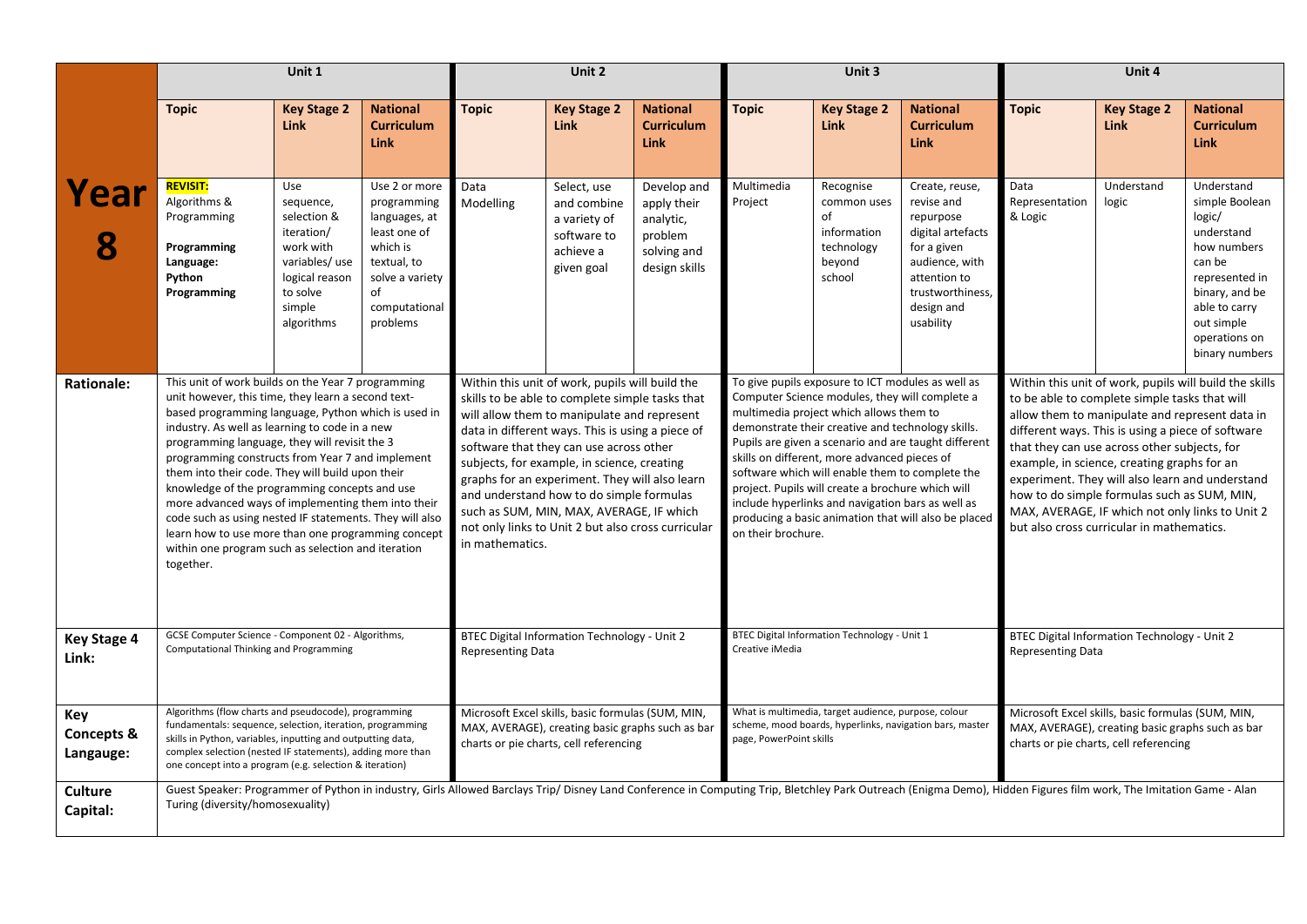| Year 8                                                                                                                                                                                                                              | Unit 1                                                                                                                                                                                                                                                                                                                                                                                                                                                                                                                                        |                                                                                   |                                                                                                                                                                                                                                                                                                                                                                                                                                                                                                           |                                                                                                                                                 | Unit 2                                                                            |                                                                                                                                                                                                                                                                                                                                                                                                                                                                                                                                                                                     |                                                             | Unit 3                                                                     |                                                                                                                                                       |
|-------------------------------------------------------------------------------------------------------------------------------------------------------------------------------------------------------------------------------------|-----------------------------------------------------------------------------------------------------------------------------------------------------------------------------------------------------------------------------------------------------------------------------------------------------------------------------------------------------------------------------------------------------------------------------------------------------------------------------------------------------------------------------------------------|-----------------------------------------------------------------------------------|-----------------------------------------------------------------------------------------------------------------------------------------------------------------------------------------------------------------------------------------------------------------------------------------------------------------------------------------------------------------------------------------------------------------------------------------------------------------------------------------------------------|-------------------------------------------------------------------------------------------------------------------------------------------------|-----------------------------------------------------------------------------------|-------------------------------------------------------------------------------------------------------------------------------------------------------------------------------------------------------------------------------------------------------------------------------------------------------------------------------------------------------------------------------------------------------------------------------------------------------------------------------------------------------------------------------------------------------------------------------------|-------------------------------------------------------------|----------------------------------------------------------------------------|-------------------------------------------------------------------------------------------------------------------------------------------------------|
| <b>Nurture Group</b>                                                                                                                                                                                                                | <b>Topic</b>                                                                                                                                                                                                                                                                                                                                                                                                                                                                                                                                  | <b>Key Stage 2 Link</b>                                                           | <b>National</b><br><b>Curriculum Link</b>                                                                                                                                                                                                                                                                                                                                                                                                                                                                 | <b>Topic</b>                                                                                                                                    | <b>Key Stage 2 Link</b>                                                           | <b>National</b><br><b>Curriculum Link</b>                                                                                                                                                                                                                                                                                                                                                                                                                                                                                                                                           | <b>Topic</b>                                                | <b>Key Stage 2 Link</b>                                                    | <b>National</b><br><b>Curriculum Link</b>                                                                                                             |
| <b>Students in the</b><br>nurture group<br>will follow a<br>similar<br>curriculum but<br>less units so the<br>units they do<br>study can be<br>spread out over a<br>longer period of<br>time to ensure a<br>better<br>understanding | <b>REVISIT:</b> Multimedia<br>Project<br><b>Advanced Skills</b>                                                                                                                                                                                                                                                                                                                                                                                                                                                                               | Select, use and<br>combine a variety<br>of software to<br>achieve a given<br>goal | Undertake creative<br>projects that<br>involve selecting,<br>using, and<br>combining multiple<br>applications                                                                                                                                                                                                                                                                                                                                                                                             | Data Modelling                                                                                                                                  | Select, use and<br>combine a variety<br>of software to<br>achieve a given<br>goal | Develop and apply<br>their analytic,<br>problem solving<br>and design skills                                                                                                                                                                                                                                                                                                                                                                                                                                                                                                        | Diversity in ICT -<br>Alan Turing/<br><b>Hidden Figures</b> | Recognise common<br>uses of information<br>technology beyond<br>school     | Create, reuse, revise<br>and repurpose digital<br>artefacts for a given<br>audience, with<br>attention to<br>trustworthiness,<br>design and usability |
| <b>Rationale:</b>                                                                                                                                                                                                                   | To give pupils exposure to ICT modules as well as Computer<br>Science modules, they will complete a multimedia project which<br>allows them to demonstrate their creative and technology skills.<br>Pupils are given a scenario and are taught different skills on<br>different, more advanced pieces of software which will enable<br>them to complete the project. Pupils will create a brochure which<br>will include hyperlinks and navigation bars as well as producing a<br>basic animation that will also be placed on their brochure. |                                                                                   | Within this unit of work, pupils will build the skills to be able to<br>complete simple tasks that will allow them to manipulate and<br>represent data in different ways. This is using a piece of<br>software that they can use across other subjects, for example,<br>in science, creating graphs for an experiment. They will also<br>learn and understand how to do simple formulas such as SUM,<br>MIN, MAX, AVERAGE, IF which not only links to Unit 2 but also<br>cross curricular in mathematics. |                                                                                                                                                 |                                                                                   | To raise awareness of the pioneers within ICT and how diverse<br>they are, pupils will be taught about the significance Alan Turing<br>had on England in WW2. Bletchley Outreach will show them a<br>demonstration of the Enigma machine, before they learn about<br>the different types of codes that they can use to encrypt<br>messages linking with how encryption is used in society today.<br>Around the time that this unit of work is delivered, we celebrate<br>Alan Turing's birthday on 23rd June. This will also be the<br>anniversary of him appearing on the new £50. |                                                             |                                                                            |                                                                                                                                                       |
| <b>Key Stage 4 Link:</b>                                                                                                                                                                                                            | BTEC Digital Information Technology - Unit 1                                                                                                                                                                                                                                                                                                                                                                                                                                                                                                  |                                                                                   | BTEC Digital Information Technology - Unit 2 Representing Data                                                                                                                                                                                                                                                                                                                                                                                                                                            |                                                                                                                                                 |                                                                                   | GCSE Computer Science/BTEC ICT - Encryption/Decryption<br>(Component 01 Theory & Unit 3)                                                                                                                                                                                                                                                                                                                                                                                                                                                                                            |                                                             |                                                                            |                                                                                                                                                       |
| <b>Key Concepts &amp;</b><br>Language:                                                                                                                                                                                              | What is multimedia, target audience, purpose, colour scheme, mood boards,<br>hyperlinks, navigation bars, master page, PowerPoint skills                                                                                                                                                                                                                                                                                                                                                                                                      |                                                                                   |                                                                                                                                                                                                                                                                                                                                                                                                                                                                                                           | Microsoft Excel skills, basic formulas (SUM, MIN, MAX, AVERAGE),<br>creating basic graphs such as bar charts or pie charts, cell<br>referencing |                                                                                   |                                                                                                                                                                                                                                                                                                                                                                                                                                                                                                                                                                                     |                                                             | Encryption, decryption, code breaking, Alan Turing, Bletchley Park, Enigma | machine, World War 2, Joan Clark, diversity within computing (homosexuality)                                                                          |
| <b>Culture Capital:</b>                                                                                                                                                                                                             | Disney Land Conference in Computing Trip, Bletchley Park Outreach (Enigma Demo), Hidden Figures film work, The Imitation Game - Alan Turing (diversity/homosexuality)                                                                                                                                                                                                                                                                                                                                                                         |                                                                                   |                                                                                                                                                                                                                                                                                                                                                                                                                                                                                                           |                                                                                                                                                 |                                                                                   |                                                                                                                                                                                                                                                                                                                                                                                                                                                                                                                                                                                     |                                                             |                                                                            |                                                                                                                                                       |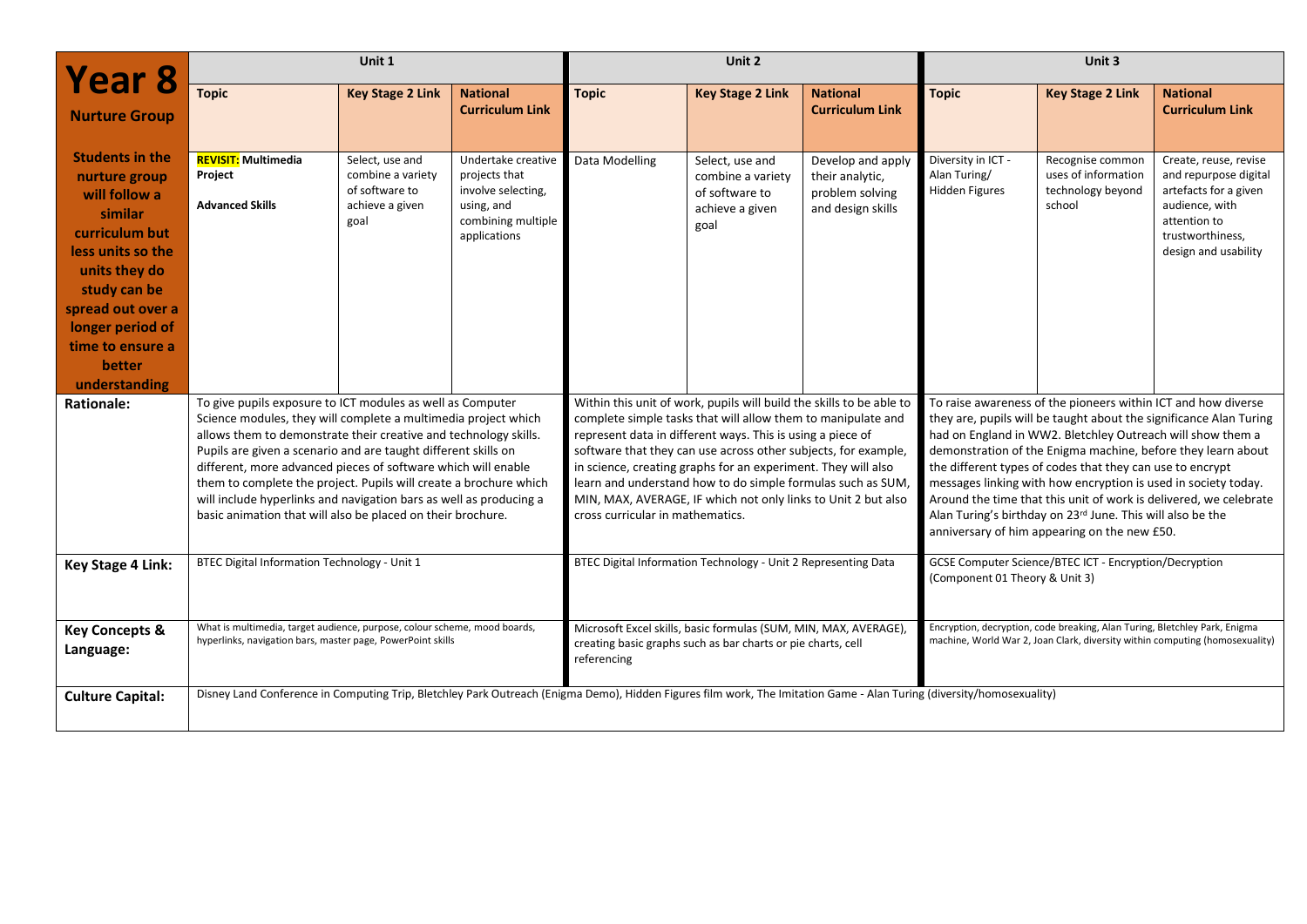|                                    | Unit 1                                                                                                                                                                                                                                                                                                                                                                                                                                                                                                                                                                                                                       |                                                                                      |                                                                                                                                                                                                                                                                                                                                                                                                                                                                                                                                                                                                                                                                                                                                                   | Unit 2                                                                                                                                                                                                                                   |                                                                                      |                                                                                                                                                                                                                                                                                                                                                                                                                                                                                                                                                                                                                               | Unit 3                                                                                                                                                       |                                                                                                                                                                                                                                                                                                                                                                                                                                                                                                                                                            | Unit 4                                                                                                                 |                                                                          |                                                                                                                                                       |                                                                              |
|------------------------------------|------------------------------------------------------------------------------------------------------------------------------------------------------------------------------------------------------------------------------------------------------------------------------------------------------------------------------------------------------------------------------------------------------------------------------------------------------------------------------------------------------------------------------------------------------------------------------------------------------------------------------|--------------------------------------------------------------------------------------|---------------------------------------------------------------------------------------------------------------------------------------------------------------------------------------------------------------------------------------------------------------------------------------------------------------------------------------------------------------------------------------------------------------------------------------------------------------------------------------------------------------------------------------------------------------------------------------------------------------------------------------------------------------------------------------------------------------------------------------------------|------------------------------------------------------------------------------------------------------------------------------------------------------------------------------------------------------------------------------------------|--------------------------------------------------------------------------------------|-------------------------------------------------------------------------------------------------------------------------------------------------------------------------------------------------------------------------------------------------------------------------------------------------------------------------------------------------------------------------------------------------------------------------------------------------------------------------------------------------------------------------------------------------------------------------------------------------------------------------------|--------------------------------------------------------------------------------------------------------------------------------------------------------------|------------------------------------------------------------------------------------------------------------------------------------------------------------------------------------------------------------------------------------------------------------------------------------------------------------------------------------------------------------------------------------------------------------------------------------------------------------------------------------------------------------------------------------------------------------|------------------------------------------------------------------------------------------------------------------------|--------------------------------------------------------------------------|-------------------------------------------------------------------------------------------------------------------------------------------------------|------------------------------------------------------------------------------|
|                                    | <b>Topic</b>                                                                                                                                                                                                                                                                                                                                                                                                                                                                                                                                                                                                                 | <b>Key Stage</b><br>2 Link                                                           | <b>National</b><br><b>Curriculum</b><br><b>Link</b>                                                                                                                                                                                                                                                                                                                                                                                                                                                                                                                                                                                                                                                                                               | <b>Topic</b>                                                                                                                                                                                                                             | <b>Key Stage</b><br>2 Link                                                           | <b>National</b><br><b>Curriculum</b><br><b>Link</b>                                                                                                                                                                                                                                                                                                                                                                                                                                                                                                                                                                           | <b>Topic</b>                                                                                                                                                 | <b>Key Stage</b><br>2 Link                                                                                                                                                                                                                                                                                                                                                                                                                                                                                                                                 | <b>National</b><br><b>Curriculum</b><br><b>Link</b>                                                                    | <b>Topic</b>                                                             | <b>Key Stage</b><br>2 Link                                                                                                                            | <b>National</b><br><b>Curriculum Link</b>                                    |
| Year                               | NEW UNIT: Website<br>Design/Development<br><b>REVISIT:</b> Multimedia<br>Project                                                                                                                                                                                                                                                                                                                                                                                                                                                                                                                                             | Select, use<br>and combine<br>a variety of<br>software to<br>achieve a<br>given goal | Develop and<br>apply their<br>analytic,<br>problem<br>solving and<br>design skills                                                                                                                                                                                                                                                                                                                                                                                                                                                                                                                                                                                                                                                                | <b>REVISIT:</b><br>Data<br>Modelling                                                                                                                                                                                                     | Select, use<br>and combine<br>a variety of<br>software to<br>achieve a<br>given goal | Develop and<br>apply their<br>analytic,<br>problem<br>solving and<br>design skills                                                                                                                                                                                                                                                                                                                                                                                                                                                                                                                                            | NEW UNIT:<br>Flash<br>Animation                                                                                                                              | Select, use<br>and<br>combine a<br>variety of<br>software<br>(including)<br>internet<br>services) on<br>a range of<br>digital<br>devices to<br>design                                                                                                                                                                                                                                                                                                                                                                                                      | Undertake<br>creative<br>projects that<br>involve<br>selecting,<br>using, and<br>combining<br>multiple<br>applications | Computational<br><b>Thinking Skills</b><br><b>REVISIT:</b><br>Algorithms | Select, use<br>and<br>combine a<br>variety of<br>software<br>(including)<br>internet<br>services) on<br>a range of<br>digital<br>devices to<br>design | Develop and apply<br>their analytic,<br>problem solving<br>and design skills |
| <b>Rationale:</b>                  | During this unit of work, pupils will be able to experience<br>a unit of work which is covered in both the Creative<br>iMedia and BTEC DIT qualification that they have on offer<br>for their options. Pupils will learn how to design and<br>develop a website from scratch including the theory and<br>design tips behind website development such as; colour<br>schemes, navigation bars, rollovers, hot spots, purpose<br>and target audience. Pupils have been exposed to some<br>of these concepts as part of the Year 8 multimedia<br>project so they should be able to apply this knowledge to<br>this unit of work. |                                                                                      | Pupils learnt basic data modelling knowledge<br>and skills at the end of Year 7 however, if they<br>choose BTEC ICT as a GCSE option, they will<br>need to know more advanced formulas and<br>features of spreadsheets. This unit of work will<br>look at formulas such as COUNTIF, more<br>complex graphs such as Pivot Graphs to<br>represent data for making decisions. Case<br>studies will be used within this unit of work so<br>pupils gain experience analysing scenarios to<br>find out which data modelling techniques are<br>best and be able to justify their decisions.<br>Financial budgets/management will be<br>incorporated into this unit of work to give<br>pupils a chance to experience a little bit of<br>business studies. |                                                                                                                                                                                                                                          | final project.                                                                       | Pupils will learn about the different types of<br>animation and be able to recognise these<br>types of animation in films that they are<br>familiar with. Pupils will learn animation skills<br>such as key frame animation, shape and<br>motion tweening. Once the skills have been<br>taught, pupils will be given a scenario as a<br>project to create their own animation from<br>scratch, using the skills they have learnt within<br>the unit work. Pupils will be able to identify<br>key terminology of animation such as<br>timelines, frame rate, properties and shape<br>tools which can be implemented into their |                                                                                                                                                              | Pupils will have an insight to Component 02 of GCSE<br>Computer Science by looking into decomposition,<br>algorithms and abstraction. Pupils will already<br>understand algorithms as they covered this in Year 7<br>and Year 8 during the programming unit of work.<br>Within this unit of work, they will develop their<br>problem-solving skills by learning and be able to apply<br>techniques such as decomposition, abstraction and<br>algorithmic thinking including the use of flowcharts<br>and pseudocode to find a solution to a given problem. |                                                                                                                        |                                                                          |                                                                                                                                                       |                                                                              |
| <b>Key Stage 4</b><br>Link:        | Creative iMedia GCSE - Website Design<br>BTEC Digital Information Technology - Unit 1                                                                                                                                                                                                                                                                                                                                                                                                                                                                                                                                        |                                                                                      |                                                                                                                                                                                                                                                                                                                                                                                                                                                                                                                                                                                                                                                                                                                                                   | BTEC Digital Information Technology - Unit 2<br><b>Representing Data</b><br>Business Studies - Unit 3 - Finance                                                                                                                          |                                                                                      |                                                                                                                                                                                                                                                                                                                                                                                                                                                                                                                                                                                                                               | Creative iMedia - Digital Graphics                                                                                                                           |                                                                                                                                                                                                                                                                                                                                                                                                                                                                                                                                                            | GCSE Computer Science - Component 02 - Algorithms,<br>Computational Thinking and Programming                           |                                                                          |                                                                                                                                                       |                                                                              |
| <b>Key Concepts</b><br>& Language: | What is a website, the internet, target audience, purpose, colour<br>scheme, hyperlinks, navigation bars, master page, buttons,<br>rollovers, hot spots, animated text                                                                                                                                                                                                                                                                                                                                                                                                                                                       |                                                                                      |                                                                                                                                                                                                                                                                                                                                                                                                                                                                                                                                                                                                                                                                                                                                                   | Microsoft Excel skills, review of basic formulas<br>(SUM, MIN, MAX, AVERAGE), creating basic<br>graphs such as bar charts or pie charts, cell<br>referencing, pivot tables and charts,<br>introduction to complex formulas (COUNTIF, IF) |                                                                                      |                                                                                                                                                                                                                                                                                                                                                                                                                                                                                                                                                                                                                               | Types of animation, Adobe Flash Animation,<br>frames, frame rate, frame per second,<br>timelines, free transform tool, tweening,<br>frame by frame animation |                                                                                                                                                                                                                                                                                                                                                                                                                                                                                                                                                            | Decomposition, abstraction, algorithms, problem<br>solving, breaking problems down to find a solution                  |                                                                          |                                                                                                                                                       |                                                                              |
| <b>Culture</b><br>Capital:         | Barclays Girls Allowed Trip (November and April)<br>Trip to the National Science and Media Museum in Bradford<br>External speaker about Algorithmic thinking and problem solving (CAS / NCEE related)                                                                                                                                                                                                                                                                                                                                                                                                                        |                                                                                      |                                                                                                                                                                                                                                                                                                                                                                                                                                                                                                                                                                                                                                                                                                                                                   |                                                                                                                                                                                                                                          |                                                                                      |                                                                                                                                                                                                                                                                                                                                                                                                                                                                                                                                                                                                                               |                                                                                                                                                              |                                                                                                                                                                                                                                                                                                                                                                                                                                                                                                                                                            |                                                                                                                        |                                                                          |                                                                                                                                                       |                                                                              |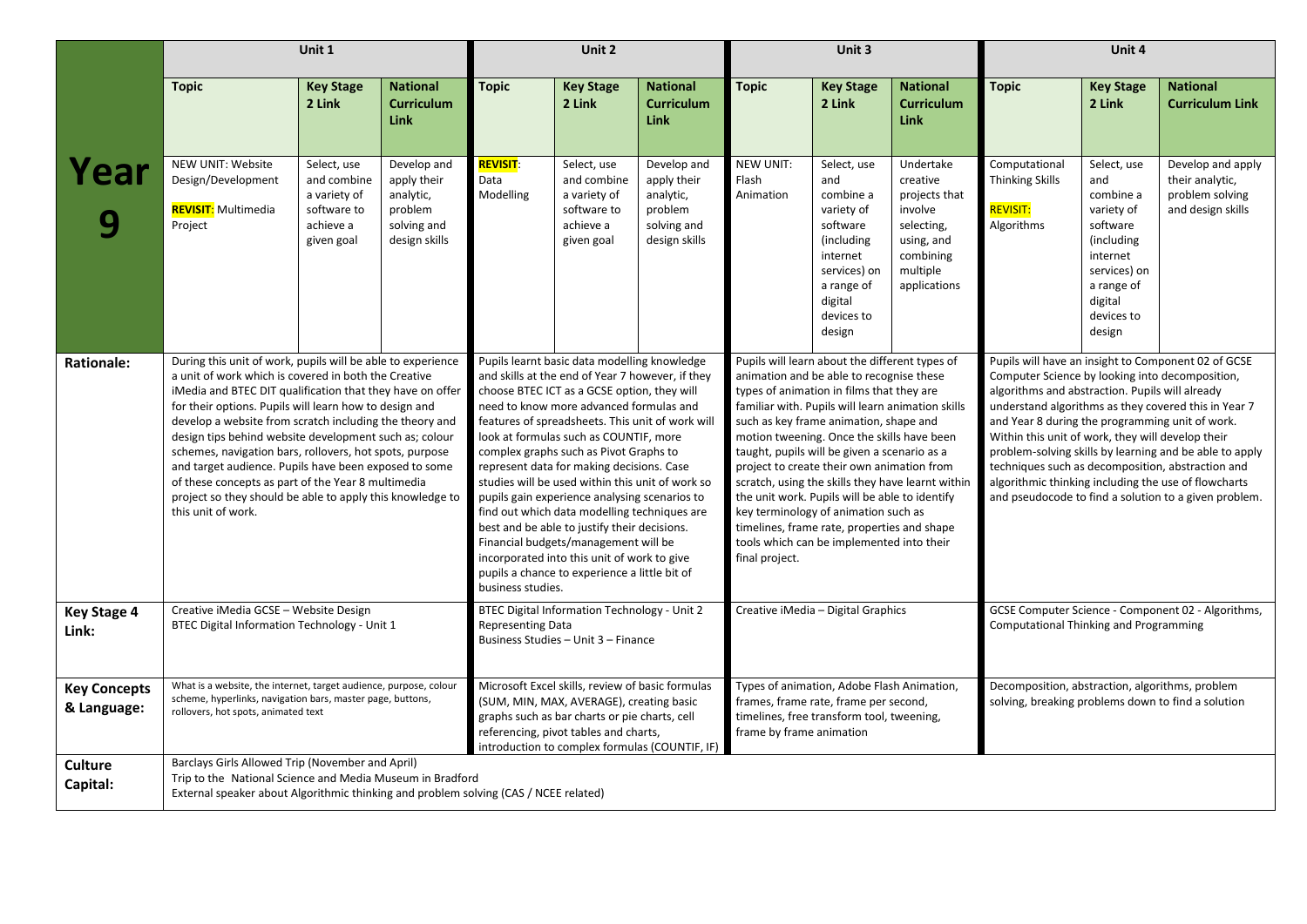|                                    | Unit 1                                                                                                                                                                                                                                                                                                                                                                                                                                                                                                                                                                                                                                                                                             | Unit 2                                                                                                                                                                                                                                                                                                                                                                                                                                                                                                                                   | Unit 3                                                                                                                                                                                                                                                                          | Unit 4                                                                                                                                                                                                                                                                                                                                                                         |  |
|------------------------------------|----------------------------------------------------------------------------------------------------------------------------------------------------------------------------------------------------------------------------------------------------------------------------------------------------------------------------------------------------------------------------------------------------------------------------------------------------------------------------------------------------------------------------------------------------------------------------------------------------------------------------------------------------------------------------------------------------|------------------------------------------------------------------------------------------------------------------------------------------------------------------------------------------------------------------------------------------------------------------------------------------------------------------------------------------------------------------------------------------------------------------------------------------------------------------------------------------------------------------------------------------|---------------------------------------------------------------------------------------------------------------------------------------------------------------------------------------------------------------------------------------------------------------------------------|--------------------------------------------------------------------------------------------------------------------------------------------------------------------------------------------------------------------------------------------------------------------------------------------------------------------------------------------------------------------------------|--|
|                                    | <b>Component: 02</b><br><b>Algorithms, Computational Thinking &amp; Programming</b>                                                                                                                                                                                                                                                                                                                                                                                                                                                                                                                                                                                                                | <b>Component: 02</b><br><b>Algorithms, Computational Thinking &amp;</b><br>Programming                                                                                                                                                                                                                                                                                                                                                                                                                                                   | Component: 01<br><b>Computer Systems</b>                                                                                                                                                                                                                                        | <b>Component: 02</b><br><b>Algorithms, Computational Thinking &amp; Programming</b>                                                                                                                                                                                                                                                                                            |  |
| Year<br>10                         | <b>KS3 Link:</b><br>Year 7 - Algorithms and Programming (Microsoft Small<br>Basic)<br>Year 8 - Algorithms and Programming (Python)                                                                                                                                                                                                                                                                                                                                                                                                                                                                                                                                                                 | <b>KS3 Link:</b><br>New content for KS4 specification                                                                                                                                                                                                                                                                                                                                                                                                                                                                                    | <b>KS3 Link:</b><br>Year 7 - Hardware and Software                                                                                                                                                                                                                              | <b>KS3 Link:</b><br>Year 7 & Year 8 – Algorithms and Programming                                                                                                                                                                                                                                                                                                               |  |
| <b>Computer</b><br><b>Science</b>  | <b>Topics Covered:</b><br>Sequence, Selection, Iteration<br>Data Structures (Arrays)<br>Reading and Writing to a Text File<br><b>File Handling</b><br><b>Storing Data</b><br><b>Constants and Variables</b><br><b>Boolean Operators</b><br>Data Types                                                                                                                                                                                                                                                                                                                                                                                                                                              | <b>Topics Covered:</b><br>Defensive Design<br>Integrated Development Environment<br><b>Testing</b><br><b>Translators and Compilers</b>                                                                                                                                                                                                                                                                                                                                                                                                   | <b>Topics Covered:</b><br><b>Operating Systems</b><br>Types of Software<br>Memory<br>Secondary Storage<br><b>Embedded and Dedicated Computer Systems</b>                                                                                                                        | <b>Topics Covered:</b><br><b>Binary Search</b><br>Linear Search<br><b>Bubble Sorts</b><br><b>Insertion Sort</b><br>Merge Sort                                                                                                                                                                                                                                                  |  |
| <b>Rationale:</b>                  | The new reformed spec for GCSE Computer Science<br>states that pupils need to have completed programming<br>skills which has been implemented in place of the NEA<br>task that they have had in previous years. Pupils will<br>revisit programming skills they developed in Year 8 as<br>well as build up skills such as writing to/reading from a<br>text file, arrays, data types and being able to code a<br>program independently based on a given scenario.<br>This is an engaging unit of work where pupils can<br>complete a project-based task over 2 units of work,<br>learning and understanding programming concepts along<br>the way that they will be assessed on as part of Paper 2. | Pupils will have completed a programming<br>project over the course of last term. This unit<br>of work allows pupils to learn and understand<br>the theory behind programming including, how<br>to design a program, where they might write a<br>piece of code and the features of that piece of<br>software, why and how you test a program and<br>how the computer translates their code so it is<br>able to be run. Pupils will use their own<br>program from last term to support the theory<br>they learn within this unit of work. | As pupils have completed two Component 02<br>topics, they will move onto looking at topics<br>that they will need to know for Component 01.<br>This includes topics that they have learnt<br>about at KS3 but they will go into a lot more<br>detail when studying it for GCSE. | In KS3, pupils learnt what an algorithm is and how to<br>plan a program using an algorithm however, at GCSE<br>level, pupils will learn the different methods used to<br>be able to sort and search algorithms. This is an<br>engaging scheme of work to end Year 10 and will<br>prepare them for the small remaining part of<br>Component 02 that they will cover in Year 11. |  |
| <b>Key Stage 5</b><br>Link:        | A Level Computer Science - Component 02 - Problem<br>Solving & Programming                                                                                                                                                                                                                                                                                                                                                                                                                                                                                                                                                                                                                         | A Level Computer Science - Component 03 -<br><b>Programming Project</b>                                                                                                                                                                                                                                                                                                                                                                                                                                                                  | A Level Computer Science - Component 01 -<br><b>Computer Systems</b>                                                                                                                                                                                                            | A Level Computer Science - Component 02 - Problem<br>Solving & Programming                                                                                                                                                                                                                                                                                                     |  |
| <b>Key Concepts</b><br>& Language: | Python programming, data types, data structures, arrays,<br>text files, reading and writing to a file using<br>programming, variables, constants, sequence, selection<br>and iteration                                                                                                                                                                                                                                                                                                                                                                                                                                                                                                             | Using comments in code, input salutation,<br>iterative and final testing, assembly code, high<br>level language, translators, compilers,<br>executable files                                                                                                                                                                                                                                                                                                                                                                             | Device drivers, user interfaces, user accounts,<br>file and memory management, proprietary<br>and open source software, RAM and ROM,<br>hard drive, solid state drives, virtual memory                                                                                          | Algorithms, binary and linear searches, ordering a list,<br>sorting algorithms, bubble, insertion and merge sorts                                                                                                                                                                                                                                                              |  |
| <b>Culture</b><br>Capital:         | University of Liverpool Taster Day within CS Department (January), Trip to St Nicks to see A Level Computer Science Projects, ICT Technician - Building a Computer Workshop                                                                                                                                                                                                                                                                                                                                                                                                                                                                                                                        |                                                                                                                                                                                                                                                                                                                                                                                                                                                                                                                                          |                                                                                                                                                                                                                                                                                 |                                                                                                                                                                                                                                                                                                                                                                                |  |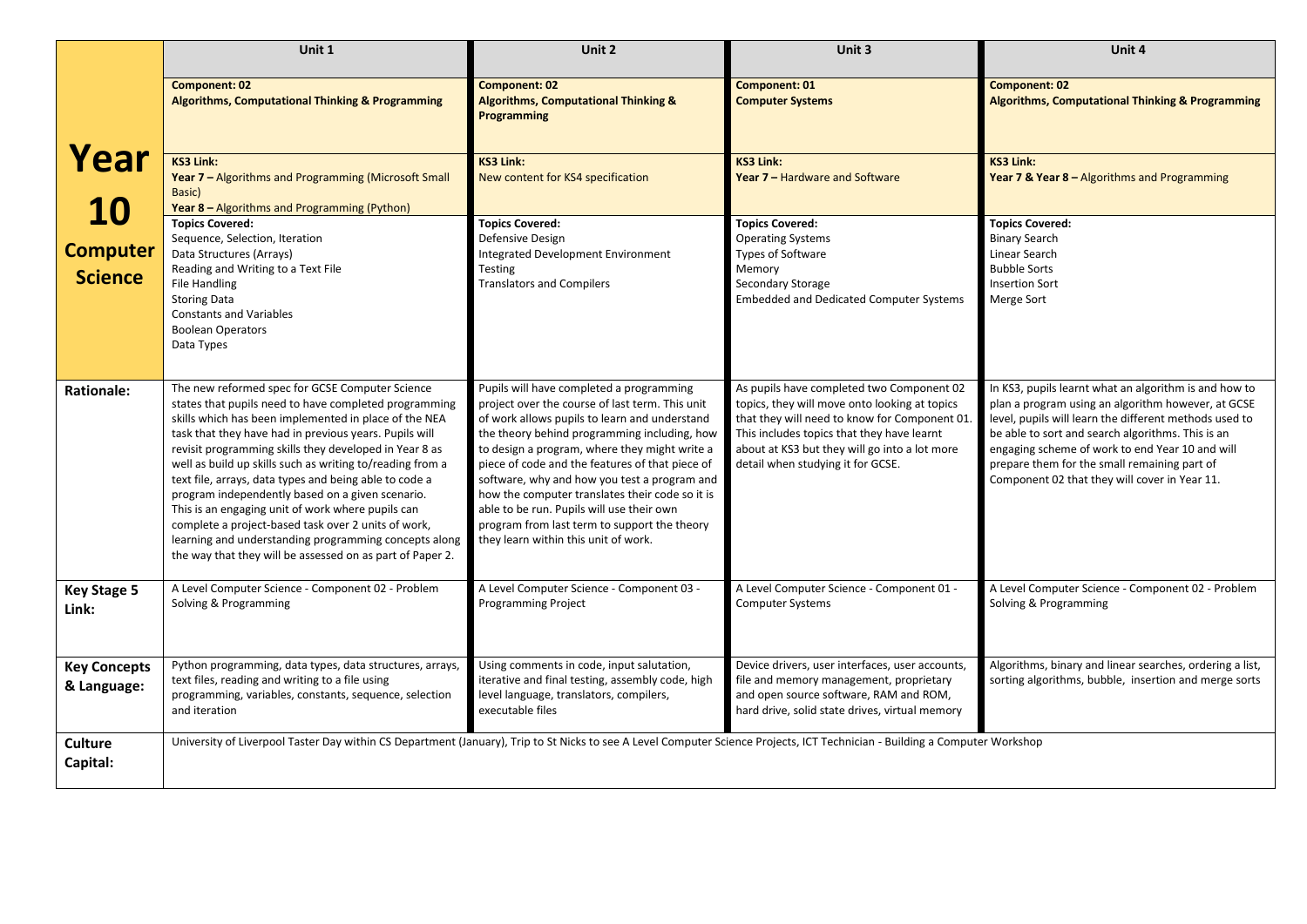|                                    | Unit 1                                                                                                                                                                                                                                                                                                                                                                                                                                                                                                                                                                                                                                                                                                                                                                                                                                              | Unit 2                                                                                                                                                                                                                                                                                                                                                                                                                                                                                                                                                                                                                                                                      | Unit 3                                                                                                                                                                                                                                                                                                                                                                                                                                                                                                                                                                                                                                                  | Unit 4                                                                                                                                                                                                                                                                                                                                                                                                                                                                                                                                                                                          |
|------------------------------------|-----------------------------------------------------------------------------------------------------------------------------------------------------------------------------------------------------------------------------------------------------------------------------------------------------------------------------------------------------------------------------------------------------------------------------------------------------------------------------------------------------------------------------------------------------------------------------------------------------------------------------------------------------------------------------------------------------------------------------------------------------------------------------------------------------------------------------------------------------|-----------------------------------------------------------------------------------------------------------------------------------------------------------------------------------------------------------------------------------------------------------------------------------------------------------------------------------------------------------------------------------------------------------------------------------------------------------------------------------------------------------------------------------------------------------------------------------------------------------------------------------------------------------------------------|---------------------------------------------------------------------------------------------------------------------------------------------------------------------------------------------------------------------------------------------------------------------------------------------------------------------------------------------------------------------------------------------------------------------------------------------------------------------------------------------------------------------------------------------------------------------------------------------------------------------------------------------------------|-------------------------------------------------------------------------------------------------------------------------------------------------------------------------------------------------------------------------------------------------------------------------------------------------------------------------------------------------------------------------------------------------------------------------------------------------------------------------------------------------------------------------------------------------------------------------------------------------|
| Year                               | <b>Unit: 1 Exploring User Interfaces</b>                                                                                                                                                                                                                                                                                                                                                                                                                                                                                                                                                                                                                                                                                                                                                                                                            | <b>Unit: 1 Exploring User Interfaces</b>                                                                                                                                                                                                                                                                                                                                                                                                                                                                                                                                                                                                                                    | Unit: 2 Collecting, Presenting and Interpreting<br><b>Data</b>                                                                                                                                                                                                                                                                                                                                                                                                                                                                                                                                                                                          | Unit: 2 Collecting, Presenting and Interpreting Data                                                                                                                                                                                                                                                                                                                                                                                                                                                                                                                                            |
| 10                                 | <b>KS3 Link:</b><br>Year 8 - Multimedia Project<br>Year 9 - Website Design/Development                                                                                                                                                                                                                                                                                                                                                                                                                                                                                                                                                                                                                                                                                                                                                              | <b>KS3 Link:</b><br>Year 8 - Multimedia Project<br>Year 9 – Website Design/Development                                                                                                                                                                                                                                                                                                                                                                                                                                                                                                                                                                                      | <b>KS3 Link:</b><br>Year 7 - Data Modelling<br><b>Year 8 – Data Representation</b>                                                                                                                                                                                                                                                                                                                                                                                                                                                                                                                                                                      | <b>KS3 Link:</b><br>Year 7 - Data Modelling<br>Year 8 - Data Representation                                                                                                                                                                                                                                                                                                                                                                                                                                                                                                                     |
| <b>BTEC DIT</b>                    | <b>Topics Covered:</b><br>Learning Aim A - Investigate user interface design for<br>individuals and organisations<br>Learning Aim B - Use project planning techniques to plan<br>and design a user interface.                                                                                                                                                                                                                                                                                                                                                                                                                                                                                                                                                                                                                                       | <b>Topics Covered:</b><br>Learning Aim C - Develop and review a user<br>interface                                                                                                                                                                                                                                                                                                                                                                                                                                                                                                                                                                                           | <b>Topics Covered:</b><br>Learning Aim A - Investigate the role and<br>impact of using data on individuals and<br>organisations                                                                                                                                                                                                                                                                                                                                                                                                                                                                                                                         | <b>Topics Covered:</b><br>Learning Aim B - Create a dashboard using data<br>manipulation tools                                                                                                                                                                                                                                                                                                                                                                                                                                                                                                  |
| <b>Rationale:</b>                  | Pupils will be introduced to the first unit of coursework.<br>They will use this unit of work to complete Learning Aim<br>A which gives an overview to different types of<br>interfaces. Students will be exploring how the design of<br>interfaces impacts their usability and how adaptive<br>interfaces are better suited to the ever-changing ICT<br>device industry.<br>Within Learning Aim B pupils will be planning and<br>designing a user interface based on the scenario set by<br>the exam board. They will already have some knowledge<br>of the theory surrounding this unit of work from the KS3<br>units of work that they studied including target audience,<br>purpose, hyperlinks, navigation bars etc. Pupils will also<br>explore the different project planning techniques such as<br>GANTT charts, PERT charts and timelines. | Upon completion of Learning Aim A, pupils will<br>start to use the information learnt as part of<br>their work to start planning their own<br>prototype of an interface for a sports stadium.<br>Before pupils start to create their interface,<br>they will learn a series of skill that they can<br>apply to creating an interface using Wix. They<br>will be shown examples from previous years<br>and be able to justify the good and bad points<br>about the interfaces so they can implement<br>these into their own designs. Pupils will also be<br>required to review existing interfaces and be<br>able to annotate the different features that<br>have been used. | This is the final piece of coursework pupils will<br>need to complete. Learning Aim A looks at<br>being able to interpret data and the<br>techniques that organisations use to gather<br>and record data. Students will examine the<br>factors that impact the reliability and bias of<br>data. Pupils will be given a data set from the<br>exam board and they will have to look at it<br>and be able to try and see patterns within the<br>data. They will need to document this and be<br>able to write a report showing that. Some<br>lessons within this unit will be preparation<br>lessons and pupils building their own skills<br>within Excel. | Pupils will be creating their data dashboard using the<br>skills they learnt as part of Learning Aim A to help<br>them complete the tasks set by the exam board. They<br>will need to think about the way they present this data<br>as part of the dashboard so they examiner can clearly<br>see what they are trying to show. During this unit of<br>work, pupils are going to have to use data to make<br>conclusions that companies could use to make<br>decisions. They will have to use formulas and create<br>suitable graphs for the set of data they are analysing<br>and manipulating. |
| <b>Key Stage 5</b><br>Link:        | <b>BTEC Information Technology Level 3</b>                                                                                                                                                                                                                                                                                                                                                                                                                                                                                                                                                                                                                                                                                                                                                                                                          | <b>BTEC Information Technology Level 3</b>                                                                                                                                                                                                                                                                                                                                                                                                                                                                                                                                                                                                                                  | <b>BTEC Information Technology Level 3</b>                                                                                                                                                                                                                                                                                                                                                                                                                                                                                                                                                                                                              | <b>BTEC Information Technology Level 3</b>                                                                                                                                                                                                                                                                                                                                                                                                                                                                                                                                                      |
| <b>Key Concepts</b><br>& Language: | Interface, devices, GUI, text interfaces, menu interfaces,<br>embedded computer systems, accessibility, colour<br>spectrums, design principles, waterfall model, iterative<br>model, SMART targets, constraints, hardware, software,<br>Gantt chart, PERT chart and Critical Path Diagram                                                                                                                                                                                                                                                                                                                                                                                                                                                                                                                                                           | File management, naming conventions, assets,<br>templates and master pages, navigation<br>methods, accessibility, usability, interactivity,<br>testing, feedback procedures and feedback<br>analysis.                                                                                                                                                                                                                                                                                                                                                                                                                                                                       | Data, primary, secondary, collection methods,<br>reliability, biased, datasets, dashboards,<br>formulas, formatting, manipulation and<br>functions.                                                                                                                                                                                                                                                                                                                                                                                                                                                                                                     | Pivot tables, pivot graphs, data analysis, trend<br>identification, dashboard improvements, tabs,<br>security, macros, filters and verification.                                                                                                                                                                                                                                                                                                                                                                                                                                                |
| <b>Culture</b><br>Capital:         | Trip to Liverpool One to investigate different types of interfaces, Guest speaker - Accountant (Unit 2 focus of spreadsheet skills)                                                                                                                                                                                                                                                                                                                                                                                                                                                                                                                                                                                                                                                                                                                 |                                                                                                                                                                                                                                                                                                                                                                                                                                                                                                                                                                                                                                                                             |                                                                                                                                                                                                                                                                                                                                                                                                                                                                                                                                                                                                                                                         |                                                                                                                                                                                                                                                                                                                                                                                                                                                                                                                                                                                                 |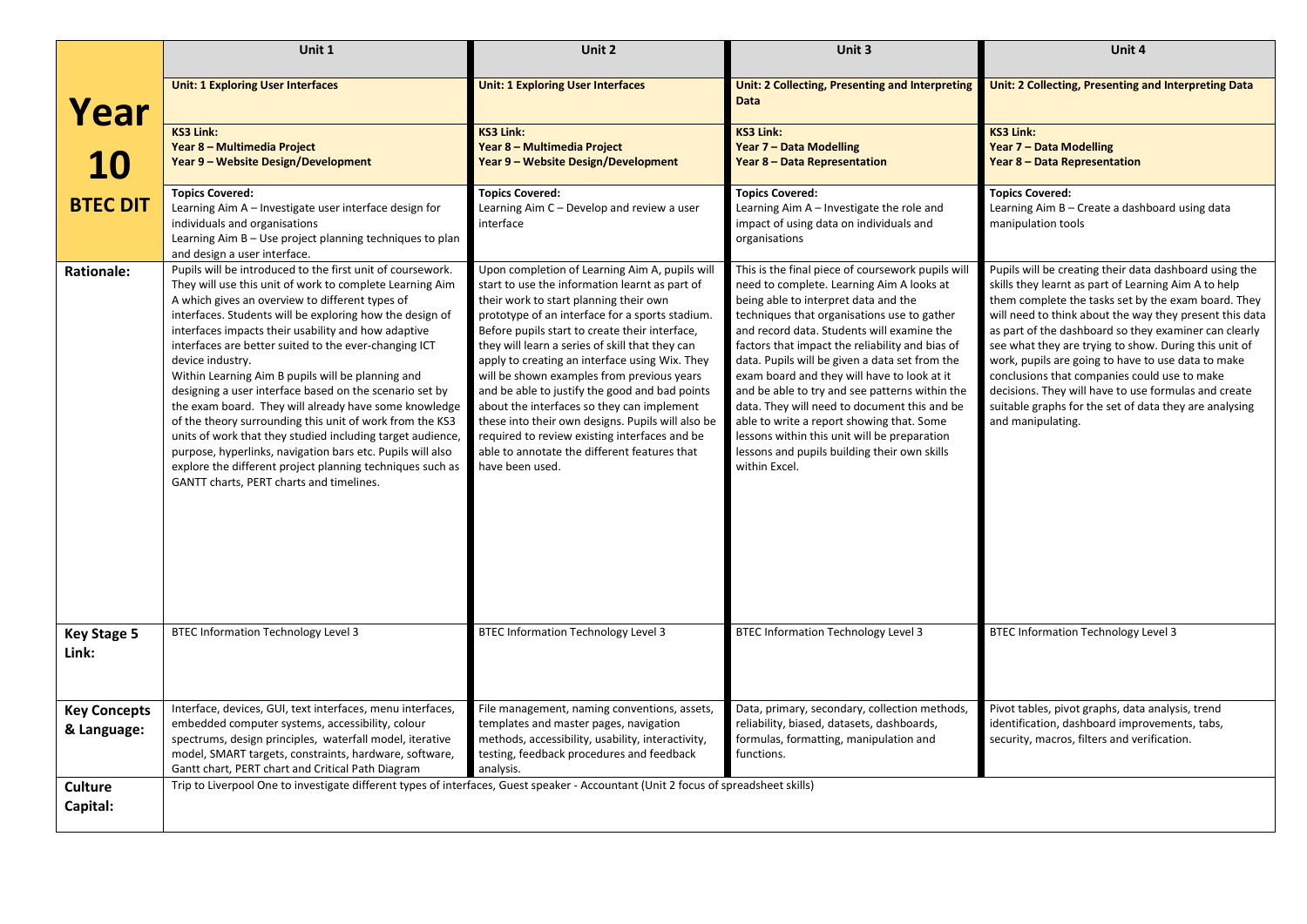|                     | Unit 1                                                                                             | Unit 2                                                                                          | Unit 3                                                                                                  | Unit 4                                                                                                |
|---------------------|----------------------------------------------------------------------------------------------------|-------------------------------------------------------------------------------------------------|---------------------------------------------------------------------------------------------------------|-------------------------------------------------------------------------------------------------------|
|                     | <b>Component: R085</b>                                                                             | <b>Component: R085</b>                                                                          | <b>Component: R082</b>                                                                                  | <b>Component: R082</b>                                                                                |
|                     | <b>Creating Multipage Websites (LO1 &amp; LO2)</b>                                                 | <b>Creating Multipage Websites (LO3 &amp; LO4)</b>                                              | <b>Creating Digital Graphics (LO1 &amp; LO2)</b>                                                        | <b>Creating Digital Graphics (LO3 &amp; LO4)</b>                                                      |
| Year                | <b>KS3 Link:</b>                                                                                   | <b>KS3 Link:</b>                                                                                | <b>KS3 Link:</b>                                                                                        | <b>KS3 Link:</b>                                                                                      |
|                     | Year 7 - Computer Skills/Multimedia Project<br>Year 9 - Website Design/Development                 | Year 7 - Computer Skills/Multimedia Project<br>Year 9 - Website Design/Development              | Year 7 - Computer Skills/Multimedia Project<br>Year 8 - Data Representation & Logic                     | Year 7 - Computer Skills/Multimedia Project<br>Year 8 - Data Representation & Logic                   |
|                     | <b>Topics Covered:</b>                                                                             | <b>Topics Covered:</b>                                                                          | <b>Topics Covered:</b>                                                                                  | <b>Topics Covered:</b>                                                                                |
| <b>10</b>           | The purpose of multipage websites                                                                  | Folder structure and naming conventions                                                         | Purpose and Uses of digital graphics                                                                    | Asset identification skills                                                                           |
|                     | The features of multipage websites                                                                 | Asset imports                                                                                   | Image Types                                                                                             | Ensuring technical compatibility of assets                                                            |
| <b>Creative</b>     | The devices used to access web pages                                                               | Templates and master pages                                                                      | <b>File Formats</b>                                                                                     | Creating digital graphics                                                                             |
|                     | The methods of internet connection                                                                 | Website creation                                                                                | Properties of digital graphics                                                                          | Graphical manipulation tools                                                                          |
| <b>iMedia</b>       | Target audiences and client requirements                                                           | Navigation methods and production                                                               | Target audiences and client requirements                                                                | Saving and exporting digital graphics                                                                 |
|                     | Production of work plans for websites                                                              | Accessibility features for usability                                                            | Production of work plans for digital graphics                                                           | Version control                                                                                       |
|                     | Site maps and visualisation diagrams                                                               | <b>Evaluation skills</b>                                                                        | Visualisation diagrams                                                                                  | <b>Evaluation skills</b>                                                                              |
|                     | Assets and legalities of asset use                                                                 | Testing and improvements                                                                        | Assets and legalities of asset use                                                                      |                                                                                                       |
|                     | Testing                                                                                            |                                                                                                 |                                                                                                         |                                                                                                       |
| <b>Rationale:</b>   | This unit will enable learners to understand the<br>basics of creating multipage websites. It will | Pupils will have completed the analysis and<br>design of a multipage website during Unit 1 over | This unit will enable learners to understand the<br>basics of digital graphics editing for the creative | Pupils will have completed the analysis of the<br>client brief and the design stages of their digital |
|                     | enable them to develop independent skills to be                                                    | the last term. This section of the unit of work                                                 | and digital media sector. They will learn where                                                         | graphics pre-production phases. This section of                                                       |
|                     | able to interpret a client brief and then                                                          | will enable students to demonstrate their                                                       | and why digital graphics are used and what                                                              | the unit of work will enable students to                                                              |
|                     | subsequently use planning and preparation                                                          | creativity by combining components to create a                                                  | techniques are involved in their creation. This                                                         | demonstrate their creativity by combining                                                             |
|                     | techniques when developing a multipage                                                             | functional, intuitive and aesthetically pleasing                                                | unit will develop learners' understanding of the                                                        | various image assets and then applying image                                                          |
|                     | website.                                                                                           | website. Students will have to demonstrate that                                                 | client brief, time frames, deadlines and                                                                | manipulation skills to them in order to meet the                                                      |
|                     | This is an engaging unit of work where pupils                                                      | they can create professional websites that allow                                                | preparation techniques as part of the planning                                                          | needs of a client. Students will have to                                                              |
|                     | will design a 5-page website to meet a client                                                      | accessibility to all and that are interactive and                                               | and creation process.                                                                                   | demonstrate that they can create professional                                                         |
|                     | brief. This will enhance their understanding of<br>website design and production techniques and    | engaging to their target audience.<br>Pupils will use their plans from last term to             | This is an interactive and engaging unit of work<br>where pupils will be using a variety of image       | images for a range of given purposes.<br>Pupils will use their plans from last term to                |
|                     | their work will be assessed at the end of Unit 2.                                                  | develop their websites in line with exam board                                                  | manipulation tools to aid them in developing                                                            | develop their images in line with the exam                                                            |
|                     |                                                                                                    | requirements and guidelines.                                                                    | graphics to meet a client brief. This will enhance                                                      | board guidelines.                                                                                     |
|                     |                                                                                                    |                                                                                                 | their confidence and understanding of image                                                             |                                                                                                       |
|                     |                                                                                                    |                                                                                                 | manipulation tools and their work will be                                                               |                                                                                                       |
|                     |                                                                                                    |                                                                                                 | assessed at the end of Unit 4.                                                                          |                                                                                                       |
| <b>Key Stage 5</b>  | OCR Level 3 Digital Media (Unit 1 and Unit 2)                                                      | OCR Level 3 Digital Media (Unit 3 and Unit 20)                                                  | OCR Level 3 Digital Media (Unit 1 and Unit 2)                                                           | OCR Level 3 Digital Media (Unit 3 and Unit 20)                                                        |
| Link:               | OCR Level 3 ICT (Unit 9 - Product Development)                                                     | OCR Level 3 ICT (Unit 9 - Product Development)                                                  | OCR Level 3 ICT (Unit 9 - Product Development)                                                          | OCR Level 3 ICT (Unit 9 - Product Development)                                                        |
|                     | T Level - Digital Production Design & Development                                                  | T Level - Digital Production Design & Development                                               | T Level - Digital Production Design & Development                                                       | T Level - Digital Production Design & Development                                                     |
|                     | A Level - Media Studies<br>Apprenticeship - Media and Broadcasting                                 | A Level - Media Studies<br>Apprenticeship - Media and Broadcasting                              | A Level - Media Studies<br>Apprenticeship - Media and Broadcasting                                      | A Level - Media Studies<br>Apprenticeship - Media and Broadcasting                                    |
|                     |                                                                                                    |                                                                                                 |                                                                                                         |                                                                                                       |
| <b>Key Concepts</b> | Website purpose, website audience, device                                                          | File management, naming conventions, assets,                                                    | Digital graphics, image types, file formats,                                                            | Asset identification, compatibility, image                                                            |
| & Language          | features, internet connection methods, client                                                      | templates and master pages, navigation methods,                                                 | properties, target audience, image manipulation,                                                        | manipulation, properties, layering, version control                                                   |
|                     | requirements, work plans, planning techniques,                                                     | accessibility, usability, interactivity and testing.                                            | visualisation planning, work plans, planning                                                            | and testing.                                                                                          |
|                     | legal issues and testing                                                                           |                                                                                                 | techniques and legal issues of asset use.                                                               |                                                                                                       |
| <b>Culture</b>      | Trip to Academy of St Nicholas to view Level 3 Media and ICT courses                               |                                                                                                 |                                                                                                         |                                                                                                       |
| Capital:            | Trip to the National Science and Media Museum in Bradford                                          |                                                                                                 |                                                                                                         |                                                                                                       |
|                     | Disneyland Paris Media Live International Conference                                               |                                                                                                 |                                                                                                         |                                                                                                       |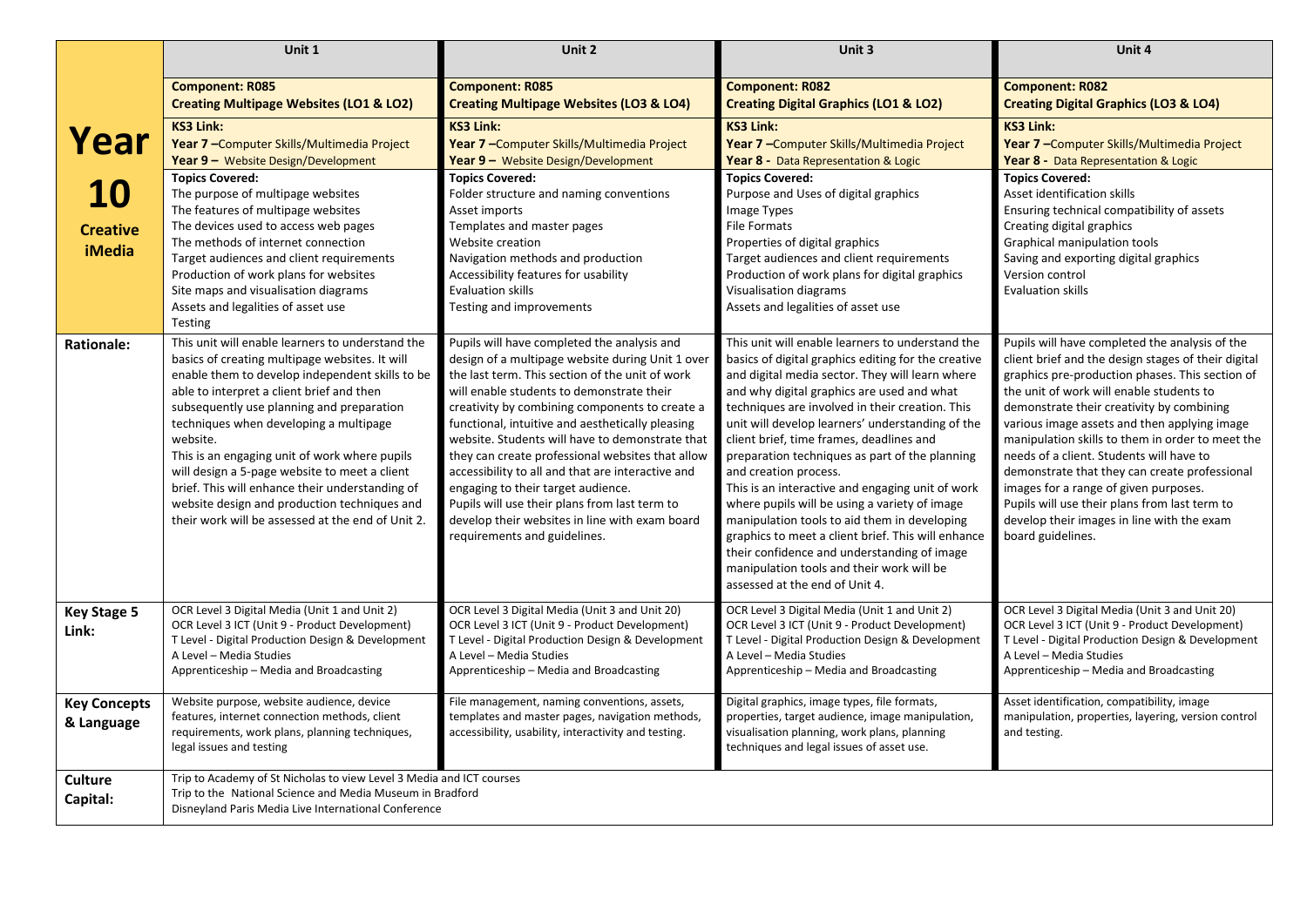|                     | Unit 1                                                                                                                 | Unit 2                                                                                                                                              | Unit 3                                                                                                                             |
|---------------------|------------------------------------------------------------------------------------------------------------------------|-----------------------------------------------------------------------------------------------------------------------------------------------------|------------------------------------------------------------------------------------------------------------------------------------|
|                     | <b>Component: 1 Computer Systems</b>                                                                                   | <b>Component: 1 Computer Systems</b>                                                                                                                | <b>Component: 1 Computer Systems</b>                                                                                               |
|                     | <b>KS3 Link:</b>                                                                                                       | <b>KS3 Link:</b>                                                                                                                                    | <b>KS3 Link:</b>                                                                                                                   |
| Year                | Year 7 - Hardware, Software and Networks                                                                               | Year 8 - Data Representation                                                                                                                        | Year 7 - Hardware, Software and Networks                                                                                           |
|                     | <b>Topics Covered:</b>                                                                                                 | <b>REVISIT</b> - Topics Covered:                                                                                                                    | <b>Topics Covered:</b>                                                                                                             |
| 11                  | The CPU                                                                                                                | Image and Sound Representation                                                                                                                      | Network Hardware                                                                                                                   |
|                     | Von Neumann Architecture                                                                                               | Compression                                                                                                                                         | Network Types/Topologies                                                                                                           |
| <b>Computer</b>     | System Performance                                                                                                     | <b>NEW: Characters</b>                                                                                                                              | <b>Network Protocols</b>                                                                                                           |
| <b>Science</b>      | Ethical, Cultural and Legal Issues<br><b>Environmental Issues</b>                                                      | Binary & Hexadecimal (including Binary Shift)<br>Logic Gates                                                                                        | Data Packet Switching                                                                                                              |
|                     | <b>Computer Legislation</b>                                                                                            |                                                                                                                                                     | Network Security and Preventions                                                                                                   |
|                     |                                                                                                                        |                                                                                                                                                     |                                                                                                                                    |
| <b>Rationale:</b>   | This unit is historically one of the trickiest topics that pupils                                                      | Pupils will have been taught the theory for this unit in Year 8 so                                                                                  | Within this unit of work, pupils will learn what hardware is                                                                       |
|                     | seem to struggle with. These questions in the exam can<br>contain the most marks so do need more time to be focussed   | they will have the basic knowledge however they will be taught<br>in more detail about specific topics such as binary; they will                    | needed to a network, the different structures of networks and<br>what the advantages and disadvantages of these are. They will     |
|                     | on the content and allowing time to incorporate exam                                                                   | learn how to perform binary shift and how to add binary                                                                                             | also learn and explore the different network protocols that are                                                                    |
|                     | technique into lessons. Pupils will learn about the CPU and                                                            | numbers together. They will also revisit logic gates but will be                                                                                    | used and what they are used for as well as learning about the                                                                      |
|                     | look in detail at the different parts of the CPU including                                                             | taught how to use truth tables to work out simple and complex                                                                                       | network threats and preventions that can be risks for a                                                                            |
|                     | registers. Pupils will then explore the different issues                                                               | logic gates when combining more than one together. A new                                                                                            | computer system.                                                                                                                   |
|                     | surrounding computer systems including the legalities of                                                               | topic that pupils won't have covered is characters. Pupils will                                                                                     |                                                                                                                                    |
|                     | computer systems and will look at recent case studies to                                                               | learn how characters are represented within a computer system                                                                                       |                                                                                                                                    |
|                     | support the knowledge they learn.                                                                                      | and how it links with binary and hexadecimal.                                                                                                       |                                                                                                                                    |
| <b>Key Stage 5</b>  | A Level Computer Science - Component 1.0 - Structure and                                                               | A Level Computer Science - Component 1.3 - Exchanging Data                                                                                          | A Level Computer Science - Component 1.3.3. Networks                                                                               |
| Link:               | Function of the Processor                                                                                              |                                                                                                                                                     |                                                                                                                                    |
|                     |                                                                                                                        |                                                                                                                                                     |                                                                                                                                    |
|                     |                                                                                                                        |                                                                                                                                                     |                                                                                                                                    |
| <b>Key Concepts</b> | The CPU, fetch, decode and execute cycle, Von Neumann<br>architecture, registers, arithmetic logic unit, control unit, | Compression, lossy, lossless, characters, ASCII, extended ASCII,<br>hexadecimal, base 2, base 16, decimal, AND gate, NOT gate, OR                   | Coaxial cables, fibre optic cables, router, switch, server, LAN,<br>WAN, star topology, mesh topology, protocols, protocol layers, |
| & Language:         | digital divide, Computer Misuse Act, Copyright, cyberbullying                                                          | gate, sound sampling, sample rate, analogue signals, digital                                                                                        | SQL injection, viruses, malware, penetration testing, network                                                                      |
|                     | and trolling, censorship and surveillance, social wellbeing, e-                                                        | signals, binary, binary shift, binary addition                                                                                                      | forensics, social engineering, phishing, firewalls, data packet                                                                    |
|                     | waste                                                                                                                  |                                                                                                                                                     | switching                                                                                                                          |
| <b>Culture</b>      |                                                                                                                        | Openreach engineer visit (Networking), university taster day (LJMU), sixth form taster day ASN for A Level Computer Science, Disney Land Paris trip |                                                                                                                                    |
| Capital:            |                                                                                                                        |                                                                                                                                                     |                                                                                                                                    |
|                     |                                                                                                                        |                                                                                                                                                     |                                                                                                                                    |
|                     |                                                                                                                        |                                                                                                                                                     |                                                                                                                                    |